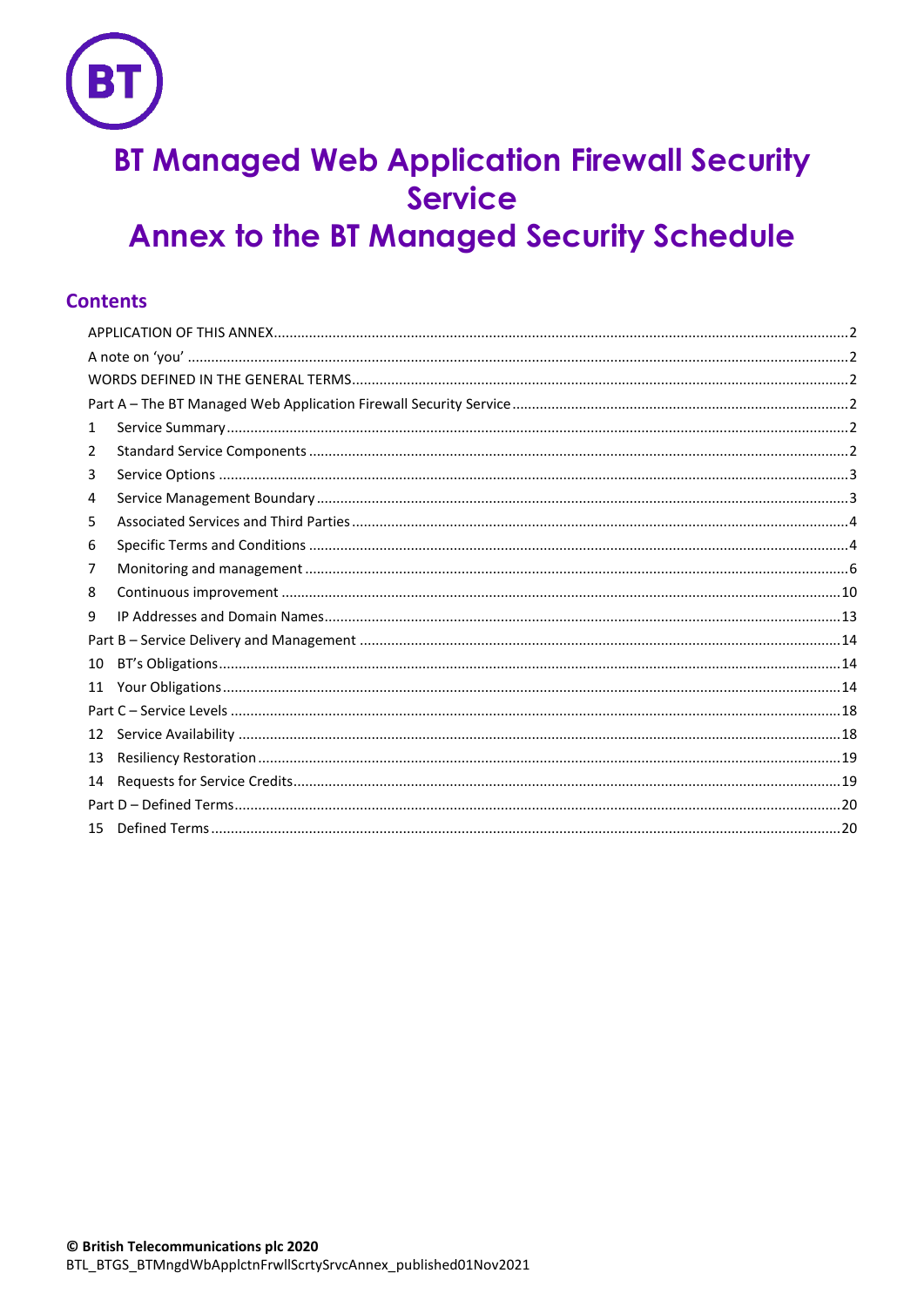

# <span id="page-1-0"></span>**APPLICATION OF THIS ANNEX**

This BT Managed Web Application Firewall Security Service Annex (the "**Annex**") sets out the additional terms that will apply where BT provides you with the BT Managed Web Application Firewall Security Service. The terms of this Annex apply in addition to the terms set out in:

- (a) the Schedule; and
- (b) the General Terms.

# <span id="page-1-1"></span>**A NOTE ON 'YOU'**

'You' and 'your' mean the Customer.

## <span id="page-1-2"></span>**WORDS DEFINED IN THE GENERAL TERMS**

Words that are capitalised but have not been defined in this Annex have the meanings given to them in the General Terms or the Schedule.

# <span id="page-1-3"></span>**Part A – The BT Managed Web Application Firewall Security Service**

## <span id="page-1-4"></span>**1 SERVICE SUMMARY**

- <span id="page-1-7"></span>1.1 BT will provide you with a web application firewall service that provides a dedicated security control capability to filter, monitor and block traffic to and from a web application which is comprised of:
	- 1.1.1 the Standard Service Components; and
	- 1.1.2 any of the Service Options that are selected by you as set out in any applicable Order,

up to the point of the Service Management Boundary as set out in Paragraph [4](#page-2-1) (the "**BT Managed Web Application Firewall Security Service**").

# <span id="page-1-5"></span>**2 STANDARD SERVICE COMPONENTS**

BT will provide you with all of the following standard service components ("**Standard Service Components**") in accordance with the details set out in any applicable Order:

#### 2.1 **Security Appliances:**

- 2.1.1 You will select a Security Appliance in conjunction with BT, details of which will be set out in the Order.
- 2.1.2 BT will provide, install and commission the Security Appliance, including any hardware and Software, licensing and support agreements for the Security Appliance and will arrange for any on-Site support and remote service management. BT will provide Out of Band Access and switches, if required.

#### 2.1.3 **High Availability (dual appliance) Solutions:**

- (a) BT will configure a pair of Security Appliances on a single Site to give increased resilience against failure.
- (b) This Standard Service Component may require additional switches to be included as part of the solution which will be provided by BT.
- (c) BT will configure the Security Appliances as "**Active Passive**" (one Security Appliance handles the load under normal conditions, with failover to a secondary Security Appliance in the event of the primary Security Appliance failing).

#### <span id="page-1-6"></span>2.1.4 **Monitoring:**

- (a) BT will:
	- (i) monitor traffic passing through your Security Appliance for attacks, in accordance with the applicable signature files;
	- (ii) implement the agreed configuration setting, as defined by the supplier of the Software. BT will also maintain a subscription to the necessary Signature Updates, and arrange for these to be applied following issue by the supplier; and
	- (iii) not be responsible for evaluating these signatures beforehand.
- (b) BT will advise you how the Security Appliance that you have selected operates with regard to alerting or specific reporting.
- (c) If BT agrees a request from you to alter the parameters for applying new signatures in "**block**" mode, to give a greater or lower sensitivity to attacks, you accept responsibility for the increased risk of false positives (blocks to legitimate traffic) or the increased risk of attacks being missed.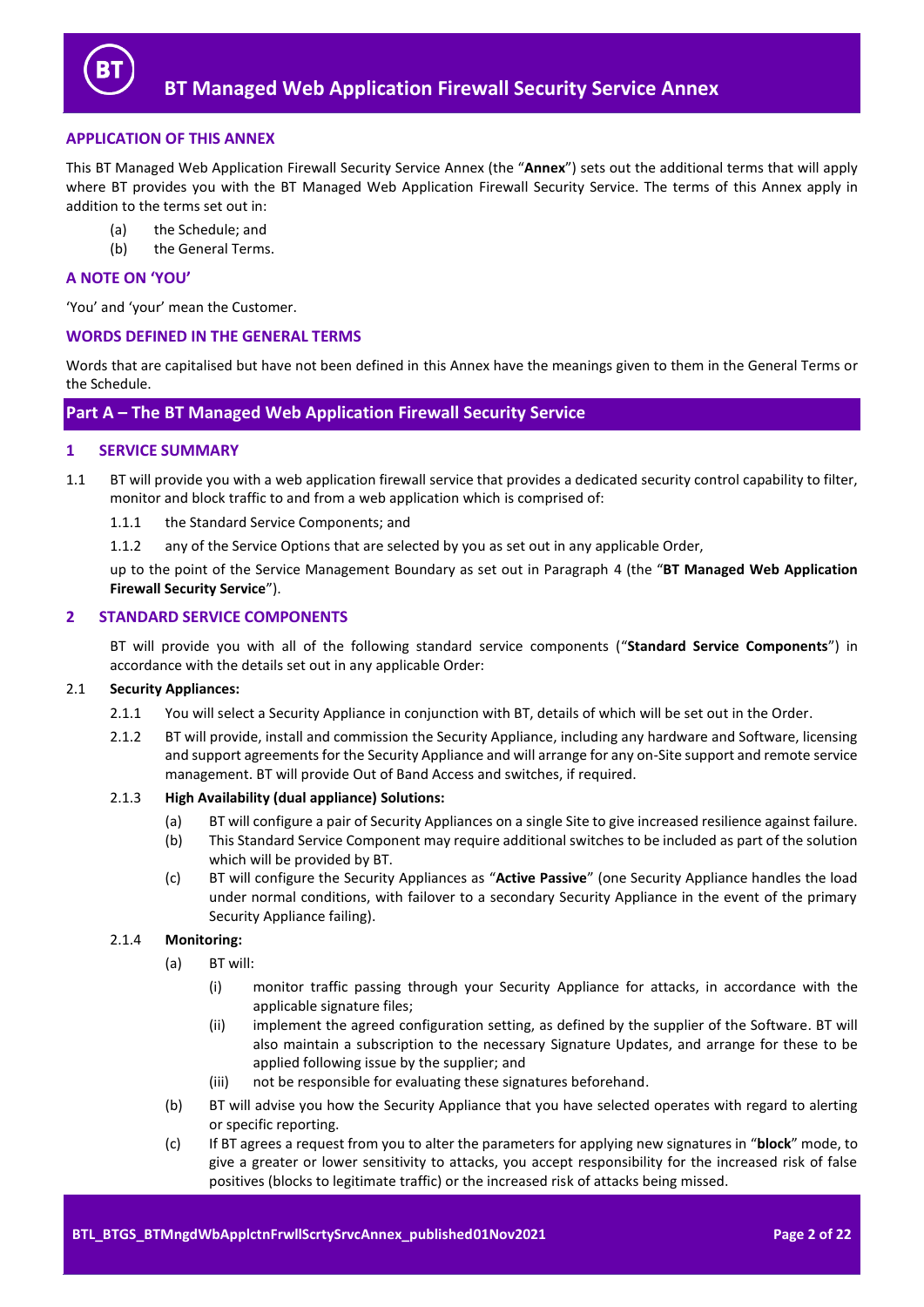

# 2.1.5 **Security Event Reporting:**

- (a) BT will:
	- (i) provide reporting facilities, via the Security Portal, which allows analysis of security-related events; and
	- (ii) not pro-actively view your reports and events for Security Incidents.
- (b) If this Standard Service Component is delivered via a shared reporting platform, BT will configure the platform such that you are only provided with access to your reports. This may mean that some of the platform's functionality is restricted to preserve the confidentiality of all customers using that platform.
- (c) Data can be analysed for reporting purposes over a rolling 30 day period.

# <span id="page-2-8"></span>2.1.6 **SSL/TLS Inspection:**

- (a) BT will intercept and decrypt SSL Encrypted Traffic in order to carry out inspection in accordance with the CSP. Once the traffic has been inspected, it will be re-encrypted and relayed to its original destination (if permitted by the CSP).
- (b) BT will not intercept and decrypt SSL Encrypted Traffic for every category of web content due to a high possibility of issues with associated applications with certain websites e.g. some websites may not permit decryption.
- (c) If you do not allow traffic to be decrypted, BT cannot inspect it.

# <span id="page-2-0"></span>**3 SERVICE OPTIONS**

<span id="page-2-7"></span>3.1 BT will provide you with any of the following options ("**Service Options**") as set out in any applicable Order and in accordance with the details as set out in that Order:

# 3.1.1 **Ad Hoc Professional Service:**

- (a) BT will provide ad hoc technical support, chargeable per day, as set out in the Order.
- (b) Professional Services are delivered remotely unless otherwise set out in the Order.

# <span id="page-2-5"></span><span id="page-2-3"></span>3.1.2 **Eagle-I Enhanced Firewall Service**

BT shall provide you with the Eagle-I Enhanced Firewall Service, subject to the requirements set out below.

- (a) Existing Blocklist Enhancement
	- (i) Subject to BT confirming that your Security Appliance is suitable for use with the Eagle-I Enhanced Firewall Service, BT will use its Eagle-I Platform to identify any unique malicious IPs and/or URLs to supplement your Security Appliance's existing blocklist of malicious IPs and/or URLs ("**Indicators of Compromise**" or "**IOCs**".)
	- (ii) Upon confirming the suitability of your Security Appliance, BT will add new IOCs to the BT Blocklist for consumption by your Security Appliance ("**Existing Blocklist Enhancement**".)
- <span id="page-2-4"></span><span id="page-2-2"></span>(b) Automated IOC Blocking
	- (i) Subject to BT confirming the technical feasibility of applying Automated IOC Blocking to your Security Appliance, as part of its remote service management of your Security Appliance, BT shall automatically implement changes to your Security Appliance so that it will block IOCs propagated from the BT Blocklist ("**Automated IOC Blocking**").
	- (ii) For the avoidance of doubt, when the Eagle-I Enhanced Firewall service is specified, subject to the requirements of technical feasibility (as outlined above at Paragraph 3.1.15(b[\)\(i\)\)](#page-2-2), BT shall implement Automated IOC Blocking. By specifying the Eagle-I Enhanced Firewall Service, you hereby consent to BT implementing Automated IOC Blocking in respect of your Security Appliance.
	- (iii) BT shall not be responsible for any wider impact of any Automated IOC Blocking, including but not limited to any impact from the Automated IOC Blocking on Customer Equipment, or on your wider Network.
- 3.2 The BT Managed Web Application Firewall Security Service may not be available in all locations and Service Levels may vary depending on Site location.

# <span id="page-2-1"></span>**4 SERVICE MANAGEMENT BOUNDARY**

<span id="page-2-6"></span>4.1 BT will provide and manage the BT Managed Web Application Firewall Security Service as set out in Parts A, B and C of this Annex and as set out in the Order up to: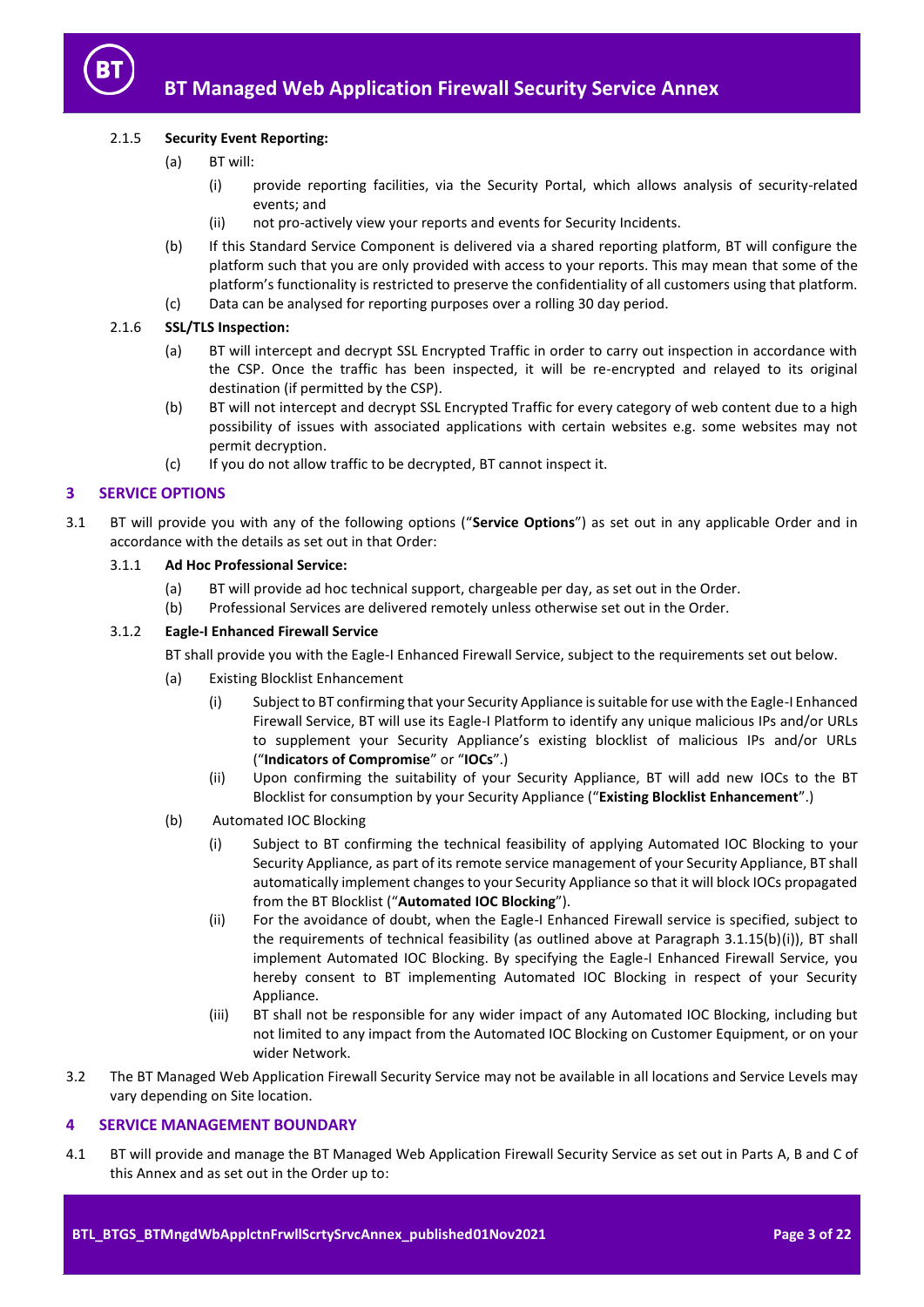

- 4.1.1 the Internet/WAN side: the cable connecting to the BT provided switch;
- 4.1.2 the web server side: the Ethernet port on the Security Appliance; or
- 4.1.3 the analogue exchange line: the cable connecting BT's provided modem to the PSTN socket,

#### ("**Service Management Boundary**").

- 4.2 BT will have no responsibility for the BT Managed Web Application Firewall Security Service outside the Service Management Boundary, including:
	- 4.2.1 issues on Users' machines, free downloadable vendor software not provided by BT, or your servers (e.g. operating system, coding languages and security settings);
	- 4.2.2 end to end network connectivity (e.g. your network or Internet connectivity); or
	- 4.2.3 identity source management.
- 4.3 BT does not make any representations, whether express or implied, about whether the BT Managed Web Application Firewall Security Service will operate in combination with any Customer Equipment or other equipment and software.
- 4.4 BT cannot guarantee that the BT Managed Web Application Firewall Security Service will operate without Incident or interruption or to intercept or disarm all malware.
- 4.5 BT does not make any representations or warranties, whether express or implied, as to any outcomes of Automated IOC Blocking undertaken as part of the Eagle-I Enhanced Firewall Service Option, including but not limited to any reduction in security incidents or to the threat impact on any Customer Equipment or your wider Network.

#### <span id="page-3-0"></span>**5 ASSOCIATED SERVICES AND THIRD PARTIES**

- <span id="page-3-2"></span>5.1 You will have the following services in place prior to the BT Managed Web Application Firewall Security Service being delivered. You will ensure that these services meet the minimum technical requirements that BT may specify:
	- 5.1.1 Internet connectivity;
	- 5.1.2 WAN connectivity;
	- 5.1.3 PSTN direct exchange line, to enable Out of Band Access management;
	- 5.1.4 LAN/DMZ connectivity and associated infrastructure; and
	- 5.1.5 broader IT environment, including authentication services, server/client platforms, Security Incident and event management (SIEM) solutions,

(each an "**Enabling Service**").

5.2 If BT provides you with any services other than the BT Managed Web Application Firewall Security Service (including any Enabling Service) this Annex will not apply to those services and those services will be governed by their separate terms and conditions.

# <span id="page-3-1"></span>**6 SPECIFIC TERMS AND CONDITIONS**

## <span id="page-3-3"></span>6.1 **EULA**

- 6.1.1 BT will only provide the BT Managed Web Application Firewall Security Service if you have entered into an end user licence agreement with the Supplier of the Security Appliance in the form set out at [https://www.fortinet.com/content/dam/fortinet/assets/legal/EULA.pdf,](https://www.fortinet.com/content/dam/fortinet/assets/legal/EULA.pdf) as may be amended or supplemented from time to time by the Supplier ("**EULA**").
- 6.1.2 You will observe and comply with the EULA for all or any use of the applicable Software.
- 6.1.3 In addition to what it says in Clause 15 of the General Terms, if you do not comply with the EULA, BT may restrict or suspend the BT Managed Web Application Firewall Security Service upon reasonable Notice, and:
	- (a) you will continue to pay the Charges for the BT Managed Web Application Firewall Security Service until the end of the Minimum Period of Service; and
	- (b) BT may charge a re-installation fee to re-start the BT Managed Web Application Firewall Security Service.
- 6.1.4 You will enter into the EULA for your own benefit and the rights, obligations, acknowledgements, undertakings, warranties and indemnities granted in accordance with the EULA are between you and the supplier and you will deal with the supplier with respect to any loss or damage suffered by either of you as such loss or damage will not be enforceable against BT.
- 6.1.5 Where the EULA is presented in a 'click to accept' function and you require BT to configure or install Software on your behalf, BT will do so as your agent and bind you to the EULA.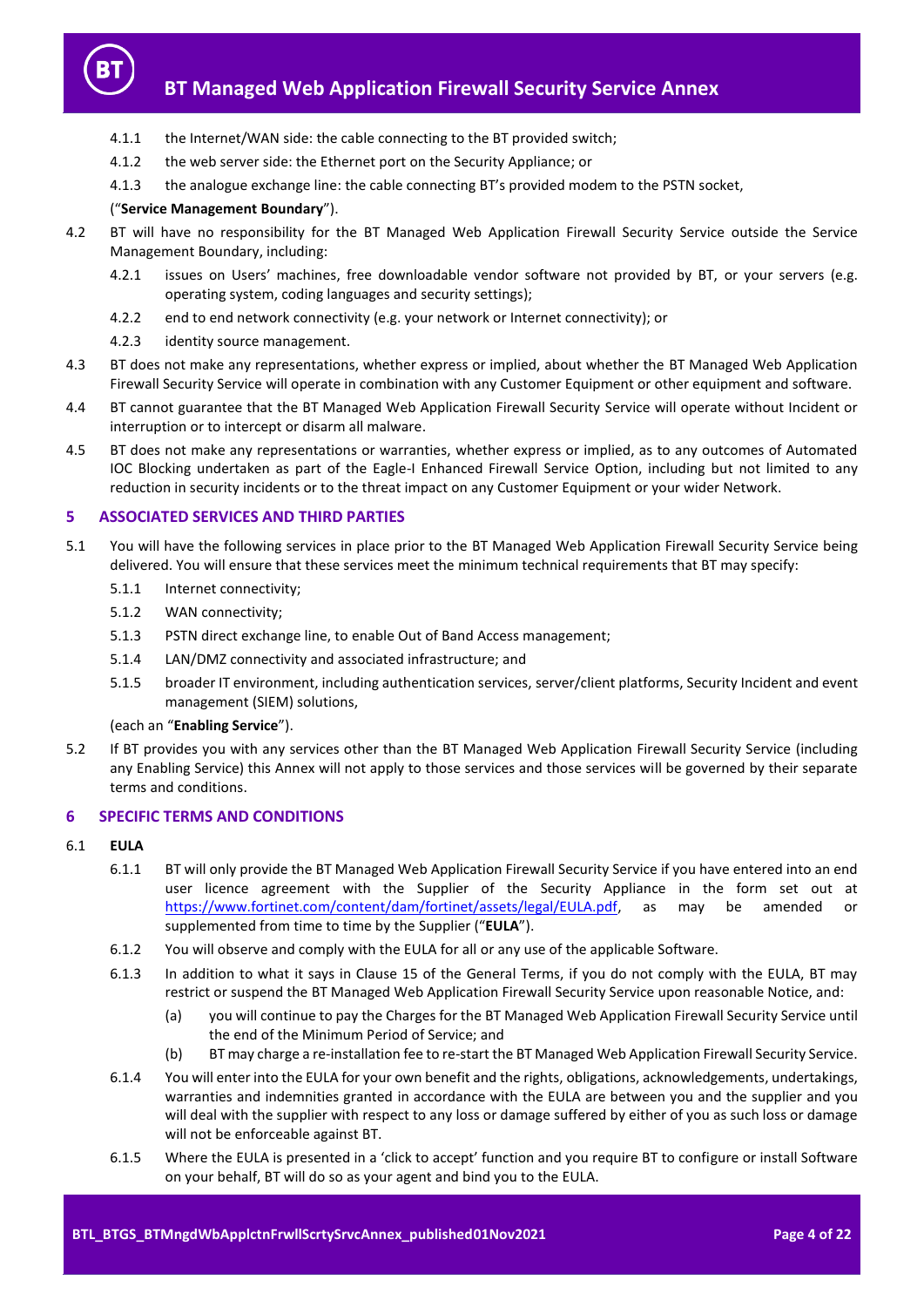

# 6.2 **Amendments to the BT Managed Security Service Schedule**

6.2.1 The wording in Paragraph 3 (**Initial Setup**) of the Schedule is deleted and replaced with the following:

BT will facilitate the setup and delivery of the Associated Services that are set out in the Order and that are included as part of the BT Managed Security Service.

# 3.1 **Foundation**

3.1.1 BT will keep you informed throughout the delivery process.

3.1.2 BT will provide standard policies that reflect good practice.

3.1.3 Not used.

3.1.4 You may request changes to your CSPs after the Service Start Date in accordance with Paragraph 6.3.

3.1.5 You are responsible for defining your ongoing CSP(s) beyond that set out in the policies selected by you after the Service Start Date.

3.1.6 BT may provide you with Professional Services at an additional Charge, at your request, to assist you in the creation of your CSP(s). The responsibility for the CSP(s) will remain with you.

3.1.7 BT will co-ordinate the delivery of the Associated Services.

3.1.8 BT will install the BT Equipment and the Purchased Equipment for the Associated Services, if applicable.

3.1.9 BT will commission the Associated Services remotely in accordance with the policy selected by you and in accordance with Paragraph 10.2.

3.1.10 You may request that BT, at an additional Charge:

(a) appoints a named BT Project Manager to be your single point of contact during the Initial Setup. The BT Project Manager will undertake any activity remotely and will not visit your Site; or

(b) provides a named BT Project Manager who will be available to attend meetings at your Site depending on your location for the duration of the Initial Setup.

# 3.2 **Foundation Plus**

3.2.1 BT will appoint a named BT Project Manager to be your single point of contact during the Initial Setup. The BT Project Manager will undertake any activity remotely and will not visit your Site.

3.2.2 BT will provide a customisable security policy to use as your CSP.

3.2.3 You may request that BT provides a named BT Project Manager who will be available to attend meetings at your Site depending on your location for the duration of the Initial Setup at an additional Charge.

# 3.3 **Premium**

BT will provide a named BT Project Manager who will be available to attend meetings at your Site depending on your location for the duration of the Initial Setup.

# 6.2.2 The wording in Paragraph 4 (**Controlled Deployment**) of the Schedule is deleted and replaced with the following:

BT will work with you during the Controlled Deployment CSP Optimisation Period.

4.1 Foundation, Foundation Plus and Premium

4.1.1 The Security Appliance will monitor logs for a period of seven days at the end of the Initial Setup.

4.1.2 After the period set out in Paragraph 4.1.1, BT will enable blocking of traffic that the Supplier knows to be bad.

4.1.3 After blocking has been enabled, BT will switch the Security Appliance to learning mode, monitor traffic for behaviour patterns and propose additional types of traffic that could be blocked or cause issues. This will continue for a period of seven days or until sufficient data has been gathered.

4.1.4 After the period set out in Paragraph 4.1.3, BT will agree with you additional traffic to be blocked and enable this for a period of time that will be advised to you by BT.

4.1.6 BT will notify you of the date of completion of the Controlled Deployment CSP Optimisation.

4.1.7 If you require to implement blocking after the end of the Controlled Deployment CSP Optimisation Period, BT will enable such blocking at an additional Charge.

4.1.8 If you have requested changes to the CSP(s) after the Controlled Deployment CSP Optimisation Period, BT will direct you to the CSP change management facility on the Security Portal set out in Paragraph 6.3. If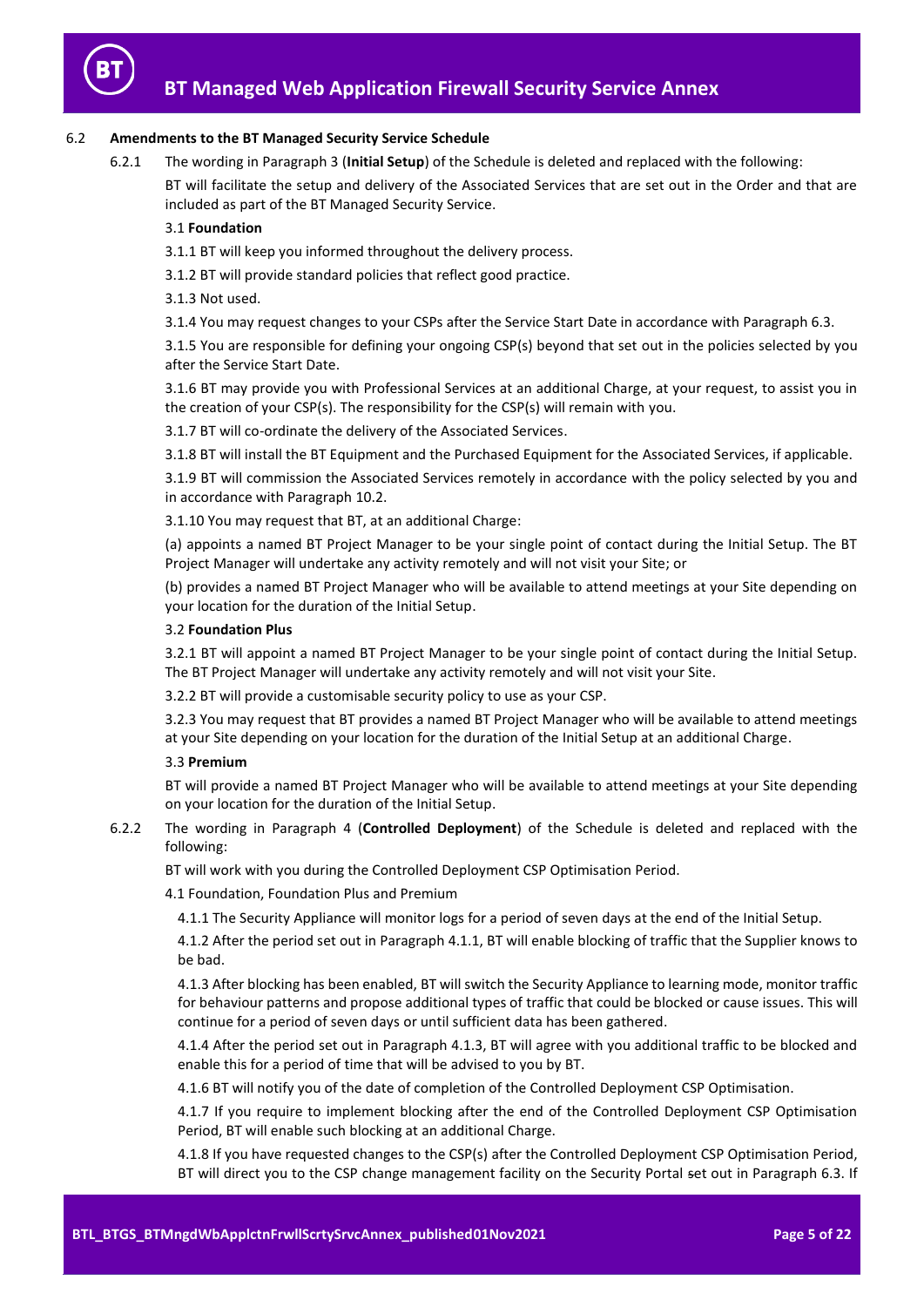BT is aware that, or you advise BT that, you are unable to access the Security Portal, BT will direct you to the appropriate BT Personnel to review your request.

- 6.2.3 Paragraph 5 (**Monitoring and Management**) of the Schedule will not apply and Paragraph [7](#page-5-0) (Monitoring and Management) of this Annex will apply in its place.
- 6.2.4 Paragraph 6 (**Continuous Improvement**) of the Schedule will not apply and Paragraph [8](#page-9-0) (Continuous Improvement) of this Annex will apply in its place.
- 6.2.5 The wording in Paragraph 10.3 (**BT's Obligations During Operation**) of the Schedule will not apply and Paragrap[h 11.2](#page-13-3) of this Annex will apply in its place.
- 6.2.6 Paragraph 11.2 (**Controlled Deployment CSP Optimisation)** of the Schedule will not apply.
- 6.2.7 The definition "**Controlled Deployment CSP Optimisation**" in the Schedule is deleted and replaced with the following:

"**Controlled Deployment CSP Optimisation**" means the process as set out in Paragraph 4.

6.2.8 The definition "**Controlled Deployment CSP Optimisation Period**" in the Schedule is deleted and replaced with the following:

"**Controlled Deployment CSP Optimisation Period**" means the periods of time as set out in Paragraph 4.

6.2.9 Paragraph 14 (**CSP Change Request Delivery Time Targets**) of the Schedule will not apply.

# <span id="page-5-0"></span>**7 MONITORING AND MANAGEMENT**

The Monitoring and Management will commence on the Service Start Date.

# 7.1 **Security Threat Intelligence**

- 7.1.1 **Foundation**
	- (a) BT will provide you with general threat intelligence bulletins and reports in English through the Security Portal. This could include:
		- (i) daily threat advisories: these provide a view of the latest headline security events, actors, targets, operations and campaigns, vulnerabilities and suspicious IP Addresses;
		- (ii) global threat summaries: these provide a wide angle and high-level view of the significant events and attacks that have occurred globally and across all industries;
		- (iii) monthly executive level briefing: these provide a CISO level view of the threat landscape focussing on events impacting global organisations from a strategic perspective; and
		- (iv) global critical bulletins: these provide a technical assessment of significant global security events such as WannaCry so that a more detailed understanding can be obtained.

# 7.2 **Manage Service Incidents**

BT will act as a single point of contact for resolution of Incidents related to the BT Managed Web Application Firewall Security Service.

# 7.2.1 **Foundation**

- (a) You will notify all Incidents to the Service Desk via the Security Portal or directly to the Service Desk if agreed by BT.
- (b) All communications with the Service Desk will be in English.
- (c) The Service Desk that will action the Incident notifications is available 24x7x365 and is staffed by security trained professionals.
- <span id="page-5-1"></span>(d) BT will give you a Ticket.
- (e) BT will assess the Incident in accordance with the criteria set out in the table below:

| Priority  | <b>Description</b>                                                                                                                                                                                                                                                                                           |
|-----------|--------------------------------------------------------------------------------------------------------------------------------------------------------------------------------------------------------------------------------------------------------------------------------------------------------------|
| <b>P1</b> | Serious impact and Incident cannot be circumvented, typically where the<br>Associated Service is completely down / unavailable; for example: your Site is<br>isolated or there is a complete loss of service to a Site or critical business<br>functions are prevented from operating.                       |
| <b>P2</b> | Large impact on a portion of the Associated Service and cannot be<br>circumvented, causes significant loss of the BT Managed Web Application<br>Firewall Security Service, but the impacted business function is not halted;<br>for example: there is a complete loss of primary link and the BT backup link |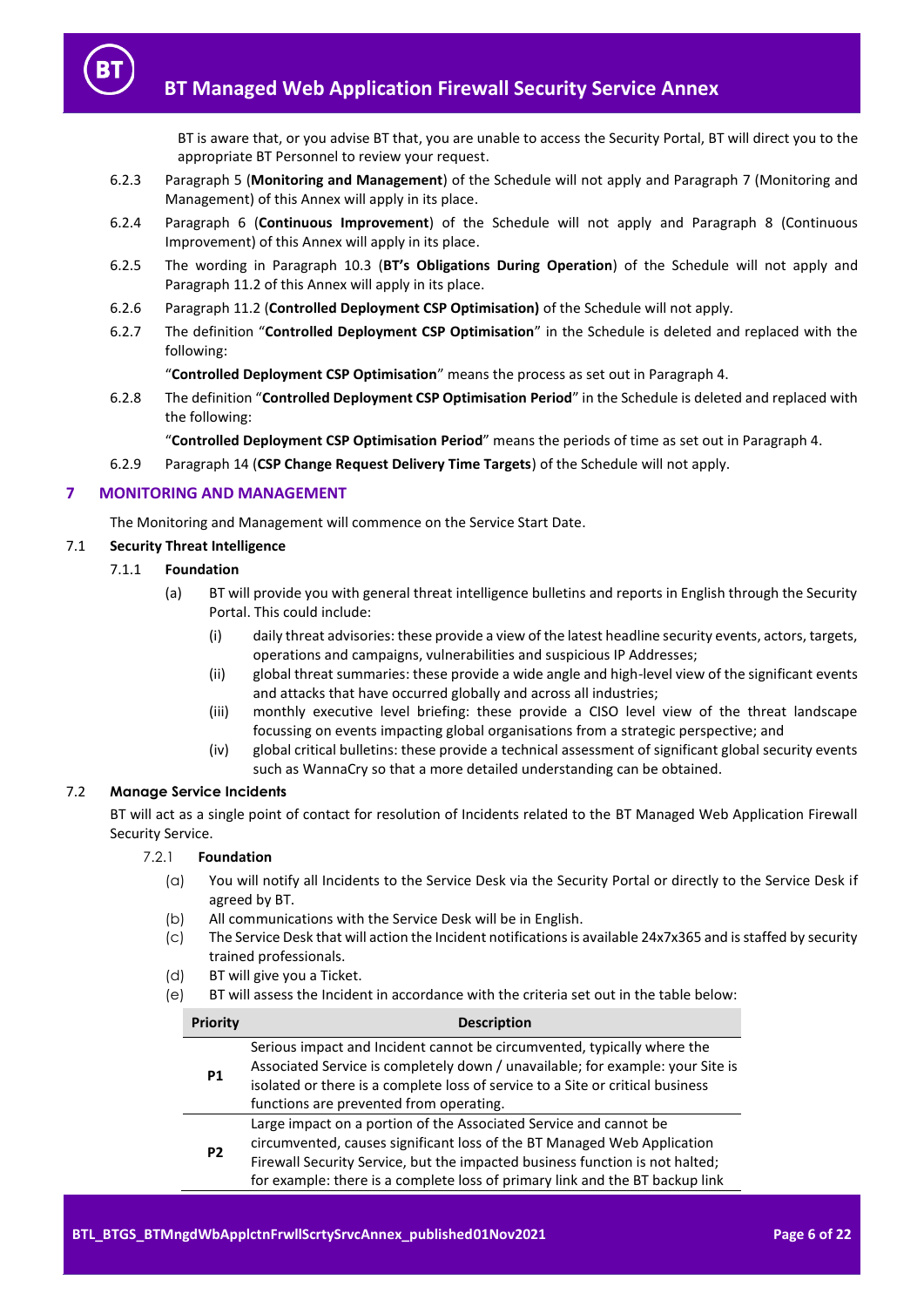|     | <b>Priority</b>                                                                                    | <b>Description</b>                                                                                      |  |  |  |  |  |
|-----|----------------------------------------------------------------------------------------------------|---------------------------------------------------------------------------------------------------------|--|--|--|--|--|
|     |                                                                                                    | (if provided) is invoked or business functions are disrupted but not prevented                          |  |  |  |  |  |
|     |                                                                                                    | from operating.                                                                                         |  |  |  |  |  |
|     |                                                                                                    | Small impact on the BT Managed Web Application Firewall Security Service                                |  |  |  |  |  |
|     |                                                                                                    | or where a single User or component is affected and it causes some impact                               |  |  |  |  |  |
|     | P <sub>3</sub>                                                                                     | to your business; for example: there is an intermittent or occasional                                   |  |  |  |  |  |
|     |                                                                                                    | disturbance which does not have a major impact on the BT Managed Web                                    |  |  |  |  |  |
|     |                                                                                                    | Application Firewall Security Service or where a temporary work around has                              |  |  |  |  |  |
|     |                                                                                                    | been provided.                                                                                          |  |  |  |  |  |
|     |                                                                                                    | Incident minor or intermittent impact to a non-operational element of the BT                            |  |  |  |  |  |
|     | <b>P4</b>                                                                                          | Managed Web Application Firewall Security Service; for example: a                                       |  |  |  |  |  |
|     |                                                                                                    | temporary failure of reporting or billing.                                                              |  |  |  |  |  |
|     |                                                                                                    | Incident has no direct impact on the BT Managed Web Application Firewall                                |  |  |  |  |  |
|     |                                                                                                    | Security Service. Records normally kept for Incidents are used for                                      |  |  |  |  |  |
|     | <b>P5</b>                                                                                          | information purposes. Example: to track upgrades, to obtain a Reason for                                |  |  |  |  |  |
|     |                                                                                                    | Outage report, for planned outages or for enquiries as well as customer                                 |  |  |  |  |  |
|     |                                                                                                    | provoked Incidents.                                                                                     |  |  |  |  |  |
| (f) |                                                                                                    | BT will review the status of the Incident and amend the priority level assigned initially if necessary. |  |  |  |  |  |
| (g) | BT will maintain back-up configurations to allow the BT Managed Web Application Firewall Security  |                                                                                                         |  |  |  |  |  |
|     |                                                                                                    | Service to be restored fully following the swap out of a Security Appliance.                            |  |  |  |  |  |
| (h) | BT will keep you informed throughout the course of the Incident resolution at regular intervals by |                                                                                                         |  |  |  |  |  |
|     | posting updates on the Security Portal or via e-mails to the Customer Contact in accordance with   |                                                                                                         |  |  |  |  |  |
|     | Paragraph 12 (Service Targets Incident Management) of the Schedule.                                |                                                                                                         |  |  |  |  |  |
| (i) | BT will inform you when it believes the Incident is cleared and will close the Ticket when:        |                                                                                                         |  |  |  |  |  |

- (i) you confirm that the Incident is cleared within 24 hours after having been informed; or
- (ii) BT has attempted unsuccessfully to contact you, in the way agreed between both of us in relation to the Incident, and you have not responded within 24 hours following BT's attempt to contact you.
- <span id="page-6-0"></span>(j) If you confirm that the Incident is not cleared within 24 hours after having been informed, the Ticket will remain open, and BT will continue to work to resolve the Incident.
- (k) Where BT becomes aware of an Incident, Paragraphs [7.2.1\(d\)](#page-5-1) to [7.2.1\(j\)](#page-6-0) will apply.
- (l) In the event of a failure of a Security Appliance, you will permit BT or BT's agents at BT's discretion to remove and replace faulty components or to remove the faulty Security Appliance in its entirety and exchange it with a functioning replacement, where applicable. BT will use reasonable endeavours to ensure any data on the recovered appliance or component is rendered unreadable prior to disposal or recycling.

#### 7.2.2 **Foundation Plus**

You will notify all Incidents to the Service Desk directly or via the Security Portal.

# 7.2.3 **Premium**

You will agree with BT whether you report Incidents to the Service Desk directly or via the Security Portal or to the Security Operations Centre.

# 7.3 **Proactive Monitoring**

<span id="page-6-1"></span>BT will monitor the performance of the BT Managed Web Application Firewall Security Service against parameters that BT deems appropriate depending on the nature of the BT Managed Web Application Firewall Security Service.

- <span id="page-6-2"></span>7.3.1 **Foundation**
	- (a) BT will monitor the performance of the BT Managed Web Application Firewall Security Service at intervals set by BT and, where possible, provide advance warning to you through the Security Portal of impending issues that may affect the BT Managed Web Application Firewall Security Service and that BT identifies as a result of the monitoring. BT may not identify all impending issues.
	- (b) You are responsible for resolving the issues that BT provides you advance warning of in Paragraph [7.3.1\(a\).](#page-6-1)
	- (c) BT will check that the BT Managed Web Application Firewall Security Service is operating correctly by: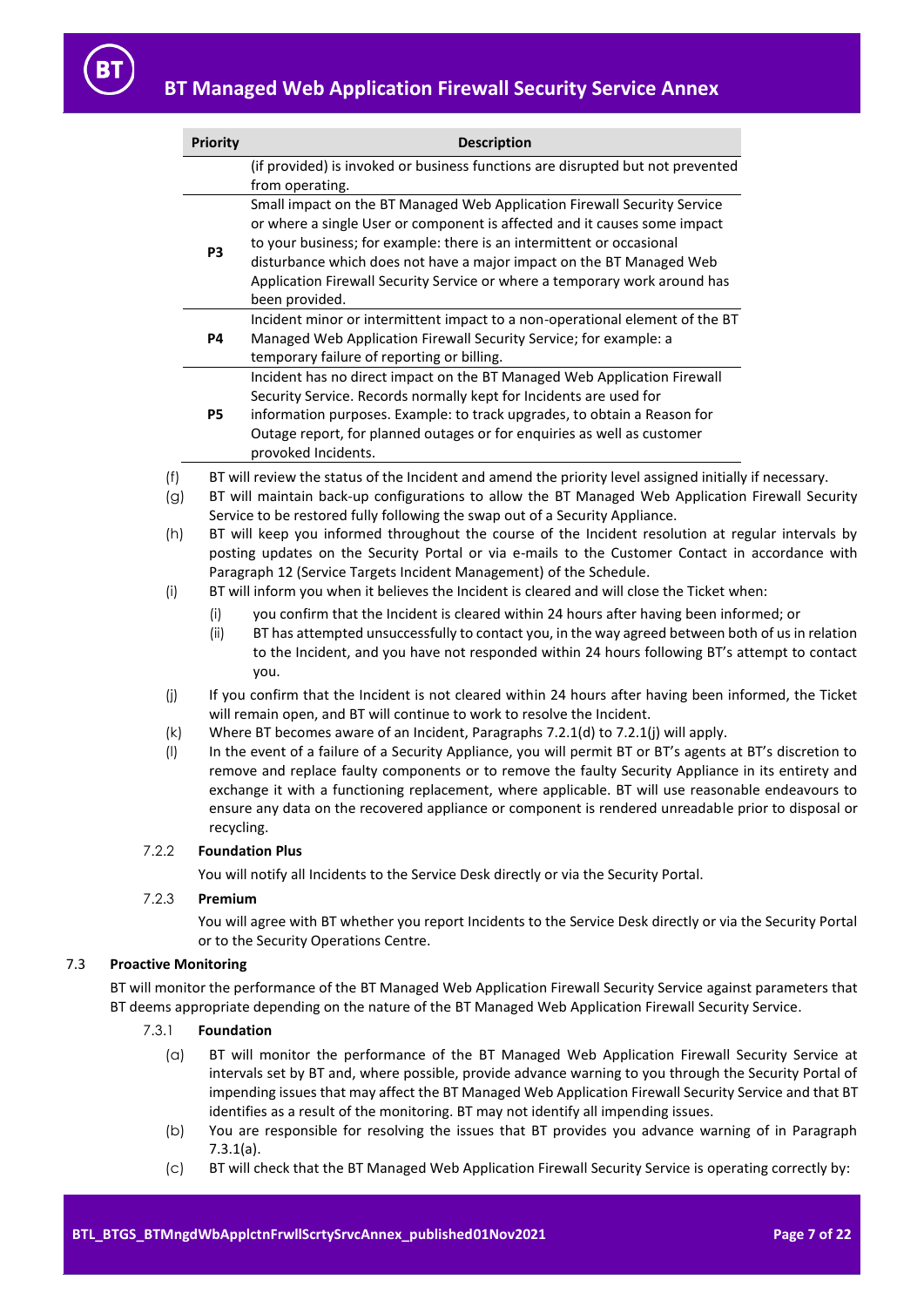- (i) polling the Security Appliance to check it is powered on and has network connectivity. If the Security Appliance is not powered on or does not have network connectivity, the SOC will investigate and either take appropriate action or recommend action that you require to take;
- (ii) Security Appliance status test: BT will test at regular intervals at BT's discretion as follows:
	- i. Resource status: conduct one test per Resource per Security Appliance such as CPU and RAM;
	- ii. physical status: conduct one test per physical attribute per Security Appliance such as temperature, where applicable to the Security Appliance;
	- iii. compare test results against standard vendor thresholds and notify any variances to the SOC. The SOC will investigate and either take appropriate action or recommend action that you are required to take; and
	- iv. BT Managed Web Application Firewall Security Service access monitoring: generate alerts in near real time for unauthorised access attempts.
- (d) You will ensure that you or third parties, as required, configure routing/permissions on platforms or the BT Managed Web Application Firewall Security Service to allow BT to carry out the monitoring or management. Failure to do so could impact implementation plans or BT's ability to update Software and signature on the Security Appliance(s).

# <span id="page-7-0"></span>7.3.2 **Foundation Plus**

- (a) Both of us will agree a process for BT to contact you when it identifies an issue that impacts the BT Managed Web Application Firewall Security Service.
- (b) In addition to the checks carried out by BT in accordance with Paragraph [7.3.1\(c\),](#page-6-2) BT will check that the BT Managed Web Application Firewall Security Service is operating correctly by monitoring the applications under the BT Managed Web Application Firewall Security Service against parameters set by BT.

# 7.3.3 **Premium**

- (a) In addition to the checks carried out in Paragraphs [7.3.1\(c\)](#page-6-2) and [7.3.2\(b\),](#page-7-0) BT will check that the BT Managed Web Application Firewall Security Service is operating correctly by:
	- (i) password management including checking age and complexity of passwords, along with checking password hashes against known leaked password hash databases; and
	- (ii) certificate expiry monitoring. You are responsible for updating certificates.

# 7.4 **Signature Updates**

BT will identify and implement Signature Updates on BT Managed Web Application Firewall Security Service.

7.4.1 Signature Updates will be managed by BT's supplier.

# 7.4.2 **Foundation, Foundation Plus and Premium**

- (a) You consent to BT applying the Signature Updates automatically.
- (b) BT will apply the Signature Update at a time convenient to BT.
- (c) If BT is aware that your BT Managed Web Application Firewall Security Service will have downtime or that the Signature Update will cause an impact on the BT Managed Web Application Firewall Security Service, both of us will agree an appropriate time within Business Hours for the Signature Update to be applied.
- (d) BT will, where possible, identify and apply an automated method for applying Signature Updates unless this may impact the BT Managed Web Application Firewall Security Service.
- (e) If BT requires to apply a Signature Update manually, both of us will agree an appropriate time within Business Hours for the Signature Update to be applied.
- (f) If you request that the Signature Update is applied outside Business Hours, BT may invoice you for an additional Charge.
- (g) You will request or authorise BT to reverse the Signature Update if it causes an Incident in the BT Managed Web Application Firewall Security Service.
- (h) BT is not able to simulate your environment to test the impact of automatically applying a Signature Update.

# <span id="page-7-1"></span>7.5 **Log Capture**

7.5.1 BT will implement a logging capability on the BT Managed Web Application Firewall Security Service.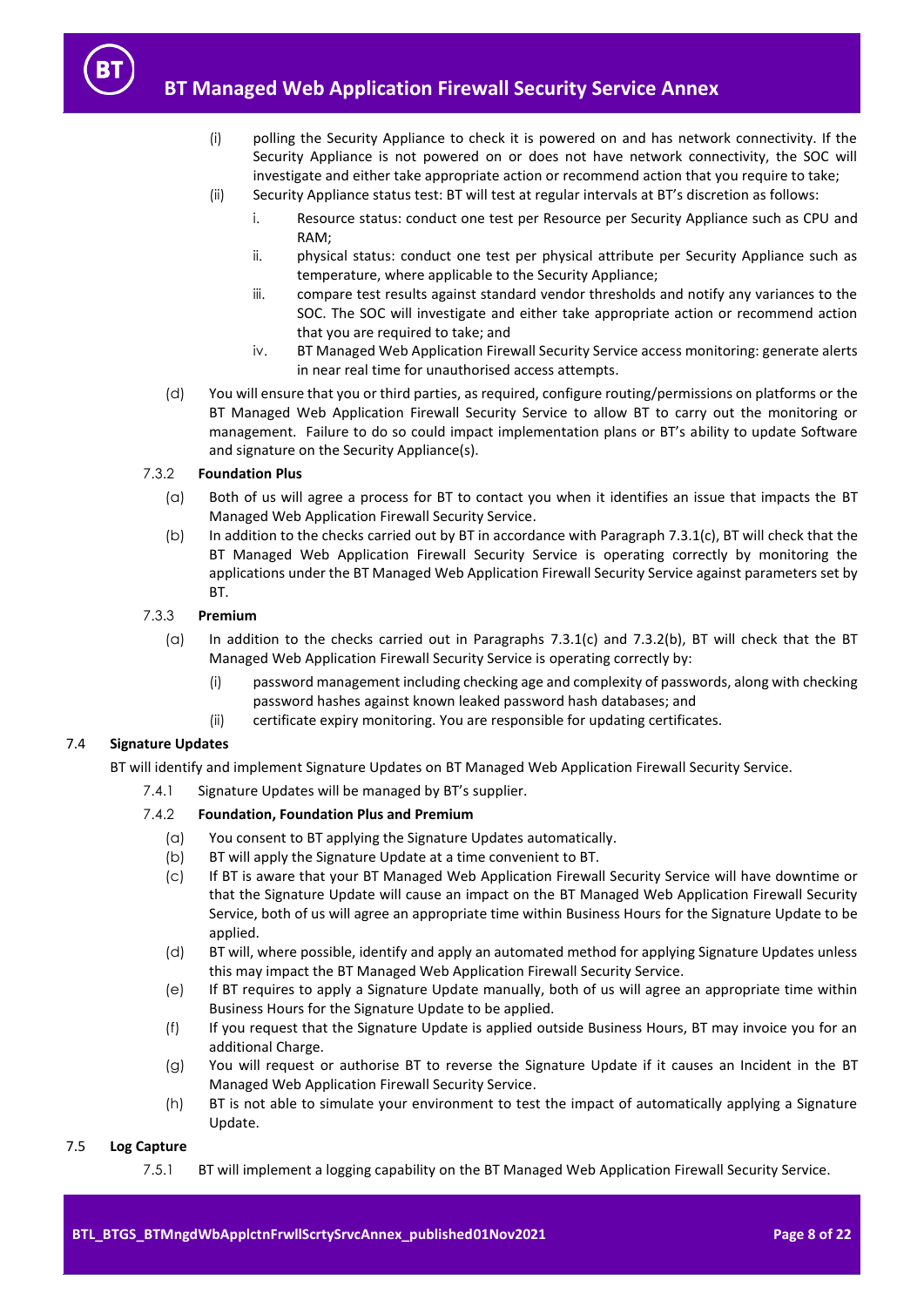7.5.2 A minimum log set, at BT's discretion, will be captured and stored to enable BT to offer effective management of the BT Managed Web Application Firewall Security Service and the captured logs will be made available to you if you request access to the logs in accordance with Paragraph [7.5.](#page-7-1) BT will advise you how the captured logs will be made available to you.

# 7.5.3 **Foundation**

- (a) BT will store the Audit and Alert Logs within an appropriate secure BT environment outside of your environment on a rolling 13 month basis where appropriate.
- (b) BT will store the Operational Logs within an appropriate secure BT environment outside of your environment on a rolling one month basis where appropriate.
- (c) BT will make available the previous 60 days' Audit and Alert Logs to you on your request. If you require access to the Audit and Alert Logs outside of the previous 60 days, BT will make them available to you at an additional Charge.
- (d) BT will make available the previous 30 days' Operational Logs to you on your request.
- (e) BT will use reasonable endeavours to transmit and store the logs securely.
- (f) BT will store the logs in their raw state or compress them if appropriate.
- (g) You will confirm your specific logging requirements at the time of placing the Order. BT may raise a Charge for any of your specific requirements that BT deems are non-standard.
- (h) If requested by you and subject to an additional Charge, logs may be sent to and stored in a repository on your Site or third party premises based on a design that is agreed by both of us and:
	- (i) BT will not be responsible for the logs while they are sent to or stored in such a repository;
	- (ii) the other provisions of Paragrap[h 7.5](#page-7-1) will not apply to logs sent to or stored in such a repository;
	- (iii) you will take any action necessary in a timely manner to enable the logs to be routed to the repository as agreed with BT; and
	- (iv) you will ensure that you or the nominated third party use reasonable endeavours to secure the repository appropriately.

# 7.5.4 **Foundation Plus**

- (a) BT will make available the previous 120 days' Audit and Alert Logs to you on your request. If you require access to the logs outside of the previous 120 days, BT will make them available to you at an additional Charge.
- (b) BT will make logs available to:
	- (i) your, or third party technologies, where appropriate as agreed with you; or
	- (ii) to other services BT is providing to you that do not form part of the Contract where appropriate as agreed with you.
- 7.5.5 **Premium**
	- (a) BT will make available Audit and Alert Logs to you on your request for a rolling 13 month period.

# 7.6 **Licensing and Vendor Support Agreement Management**

BT will ensure that all software licences and required vendor support agreements are placed and renewed for the term of the Contract for the Associated Services on your behalf.

# 7.6.1 **Foundation, Foundation Plus and Premium**

- (a) BT will provide, implement and deploy appropriate licences and required vendor support agreements for the Associated Services on your behalf.
- (b) BT is responsible for ensuring software licences and any required vendor support agreements are renewed for the term of the Contract.
- (c) Unless you give BT Notice of an intention to terminate in accordance with Paragraph 9.1 (Minimum Period of Service and Renewal Periods) of the Schedule, BT will renew the software licence or required support agreement for a period of 12 months or as agreed by both of us or for any other period that is appropriate to the nature of the applicable software licence or vendor support agreement.
- (d) If you cancel or terminate the software licence or vendor support agreement during the contract term or renewal period of the software licence or vendor support agreements, you will pay any costs that are incurred by BT including any charges reasonably incurred by BT from a supplier as a result of the cancellation or termination. If you have paid the charges or fees for the software licence or vendor support agreement in advance, you may not be entitled to a refund of the charges for the remaining months of the contract term or renewal period.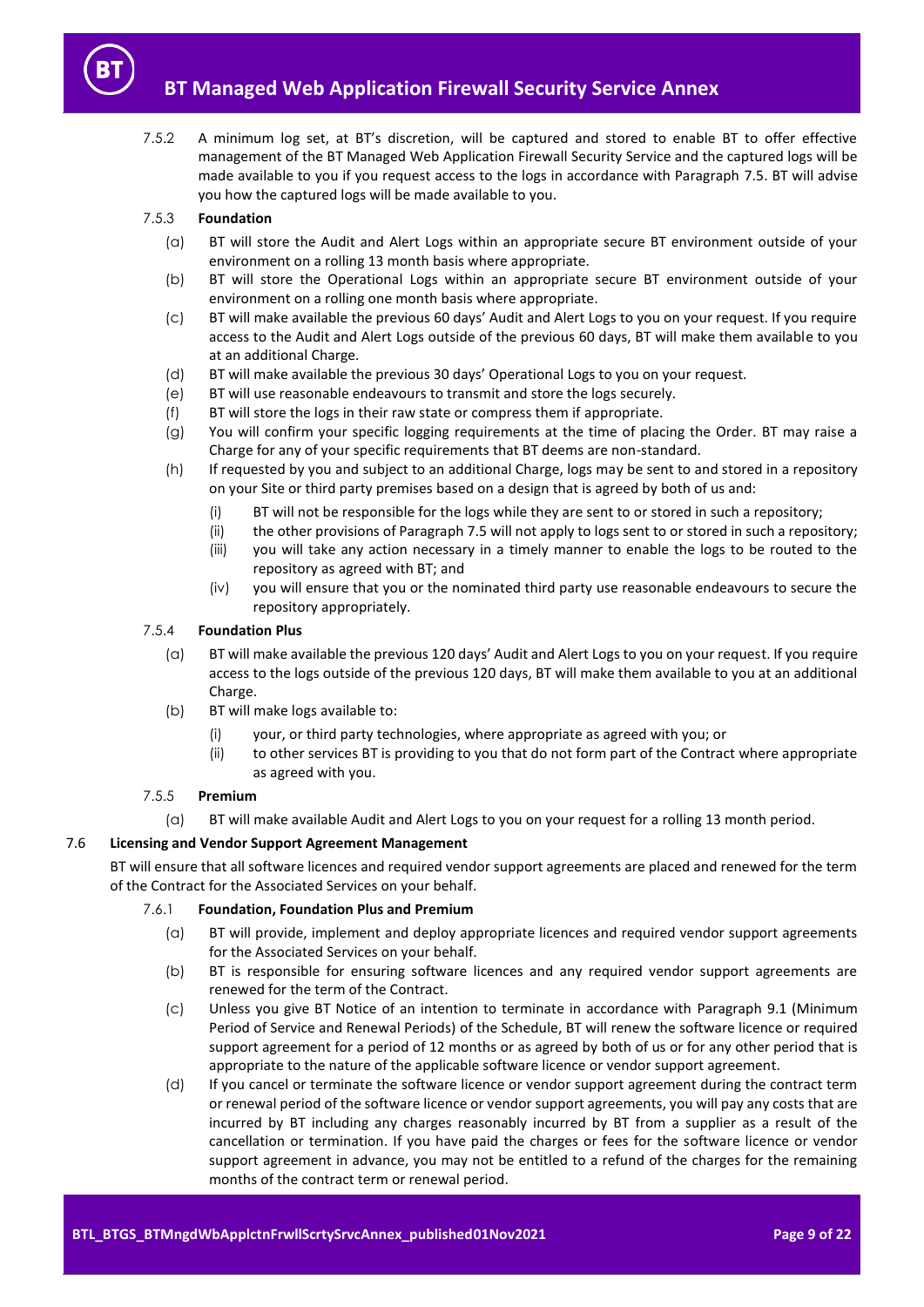

- (e) BT will validate that you have ordered the correct number of licences either direct from the vendor or through BT to serve your requirements for the BT Managed Web Application Firewall Security Service in accordance with terms of the software licences and vendor support agreements and information provided by you and:
	- (i) if BT determines that you have not ordered sufficient licences either direct from the vendor or through BT for BT Managed Web Application Firewall Security Service, BT will notify you and you will seek to rectify the situation within 30 days of the date of notification;
	- (ii) if the situation is not resolved within this time, BT may suspend the BT Managed Web Application Firewall Security Service and subsequently terminate the BT Managed Web Application Firewall Security Service in accordance with Clause 18 of the General Terms; and
	- (iii) BT is not liable for unknown breaches of the software licences and vendor support agreements where BT is acting on information provided by you.
- (f) You will confirm to BT any change in the number of Users or Security Appliances requiring licences as part of the BT Managed Web Application Firewall Security Service.

# <span id="page-9-1"></span>7.7 **Reporting**

# 7.7.1 **Foundation, Foundation Plus and Premium**

- (a) BT will provide you with an inventory of the BT Managed Web Application Firewall Security Service and reporting for the BT Managed Security Service and the BT Managed Web Application Firewall Security Service via the Security Portal in accordance with this Paragraph [7.7](#page-9-1) including:
	- (i) a dashboard tailored to the BT Managed Web Application Firewall Security Service; and
	- (ii) inventory information BT deems appropriate.
- (b) BT will provide reports with details and at a frequency as it deems appropriate on:
	- (i) usage and capacity management of the BT Managed Web Application Firewall Security Service; and
	- (ii) end of life and end of service of Security Appliances, firmware and operating systems.

# <span id="page-9-0"></span>**8 CONTINUOUS IMPROVEMENT**

# 8.1 **Reviews**

# 8.1.1 **Foundation**

- (a) The Security Optimisation Manager will work with your Customer Contact regularly during the provision of the BT Managed Web Application Firewall Security Service to carry out reviews as follows:
	- (i) a BT Managed Security Service and BT Managed Web Application Firewall Security Service review focussing on the performance of the BT Managed Security Service and the BT Managed Web Application Firewall Security Service;
	- (ii) a BT Managed Security Service and BT Managed Web Application Firewall Security Service review of recent security events;
	- (iii) a review of the reports set out on the Security Portal; or
	- (iv) an end of life review on an ongoing basis. The Security Optimisation Manager will review the details set out on the Security Portal summarising the Security Appliances, applications and software that are managed by BT on your behalf as part of the BT Managed Web Application Firewall Security Service that will go end of life within the following six months. The report will include Security Appliances, applications and software advised to you previously that are past end of life and that require immediate action by you.
- <span id="page-9-2"></span>(b) If requested by you and if agreed to by BT, both of us may hold a conference call to discuss the report.
- (c) If BT has agreed to participate in a conference call you will ensure that the reports set out on the Security Portal will be reviewed by your suitably qualified personnel who are participating in the conference call prior to the conference call taking place. You will ensure that your suitably qualified personnel will have the authority to authorise changes to the configuration of the BT Managed Web Application Firewall Security Service.
- <span id="page-9-3"></span>(d) You will take appropriate action to address issues as recommended by the Security Optimisation Manager: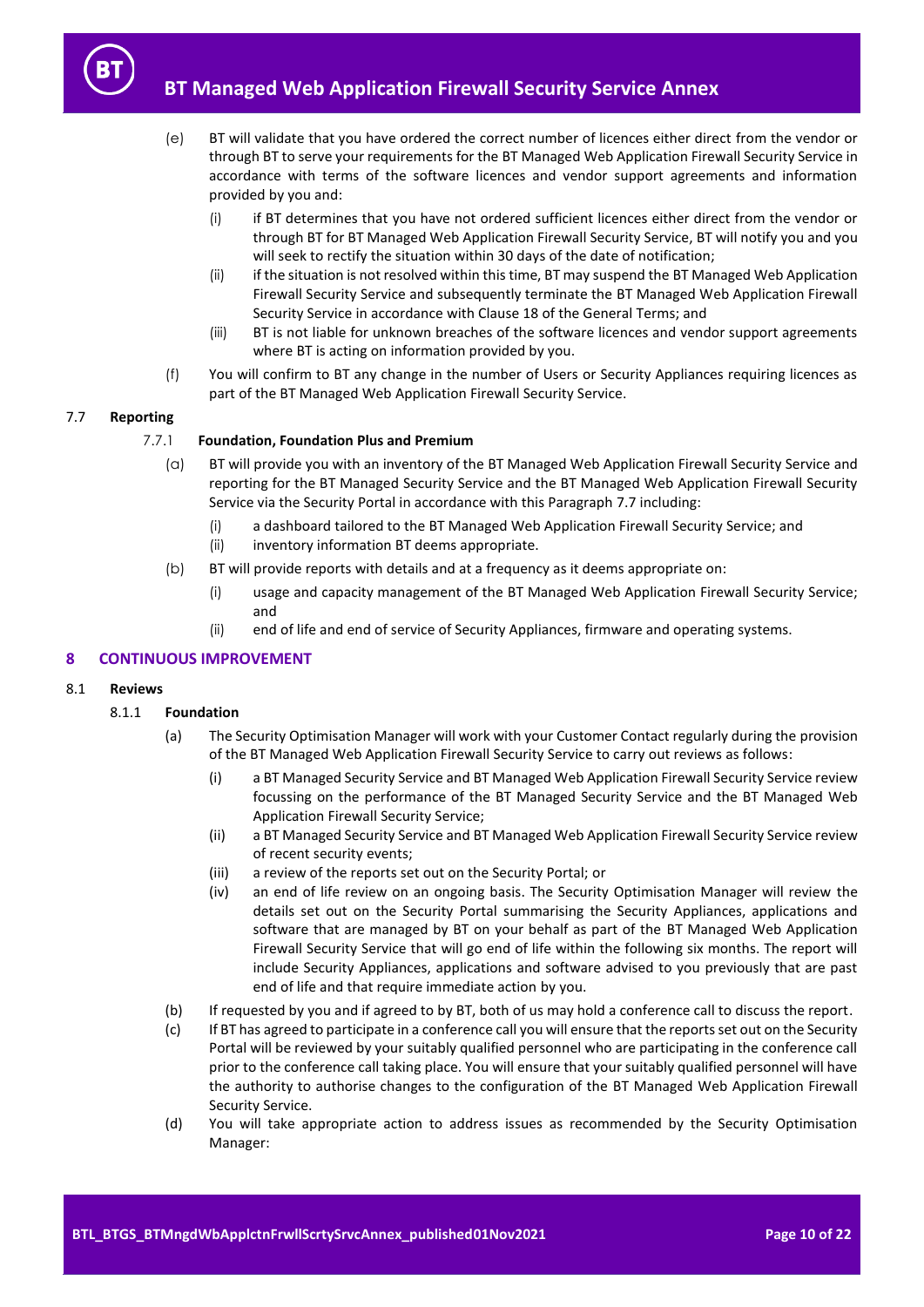

- (i) in respect of the BT Managed Security Service or BT Managed Web Application Firewall Security Service including implementing security improvements as agreed with the Security Optimisation Manager or as advised by the Security Optimisation Manager as your responsibility; and
- (ii) in respect of the end of life review or as set out in the end of life review report.

# 8.1.2 **Foundation Plus**

- (a) The Security Optimisation Manager will work with your Customer Contact regularly during the provision of the BT Managed Web Application Firewall Security Service to carry out reviews as follows:
	- (i) a BT Managed Security Service and BT Managed Web Application Firewall Security Service review focussing on the performance of the BT Managed Security Service and Associated Services against Service Levels and Service Targets and capacity management of the BT Managed Web Application Firewall Security Service;
	- (ii) a BT Managed Security Service and BT Managed Web Application Firewall Security Service review of recent security events;
	- (iii) a review of the reports set out on the Security Portal;
	- (iv) a review of your CSP(s) focussing on the effectiveness of the rules applied to the CSP(s) and the need to fine tune or amend the rules of your CSP(s); or
	- (v) an end of life review as set out in Paragrap[h 8.1.1\(a\)\(iv\).](#page-9-2)
- (b) In addition to taking the action set out in Paragraph [8.1.1\(d\),](#page-9-3) you will ensure that your relevant personnel are authorised to instruct BT to initiate the appropriate change requests in accordance with the CSP Change Management Process to address issues in respect of fine tuning or amending your CSP(s) as discussed with the Security Optimisation Manager

# 8.1.3 **Premium**

- (a) The Security Optimisation Manager will work with your Customer Contact regularly during the provision of the BT Managed Web Application Firewall Security Service to carry out reviews as follows:
	- (i) a BT Managed Security Service and BT Managed Web Application Firewall Security Service review every month focussing on the performance of the BT Managed Security Service and BT Managed Web Application Firewall Security Service against Service Levels and Service Targets and capacity management of the BT Managed Web Application Firewall Security Service;
	- (ii) a BT Managed Security Service and BT Managed Web Application Firewall Security Service review of recent security events;
	- (iii) a review of the reports set out on the Security Portal;
	- (iv) a review of your CSP(s) focussing on the effectiveness of the rules applied to the CSP(s) and the need to fine tune or amend the rules of your CSP(s); or
	- (v) an end of life review as set out in Paragrap[h 8.1.1\(a\)\(iv\).](#page-9-2)
- 8.1.4 The allotted time for the Security Optimisation Manager included in the Charges will vary depending on the Graded Service Tier you select and will be agreed by both of us. You may request additional assistance from the Security Optimisation Manager at an additional Charge.

# 8.2 **Vulnerability Management and Patching of Security Appliances**

8.2.1 BT will rank all Patch updates as priority ranking in accordance with the CVSS:

| <b>CVSS Score</b> | <b>Graded Service Tier</b>              |
|-------------------|-----------------------------------------|
| $5.0 - 6.9$       | Premium                                 |
| $7.0 - 8.9$       | Foundation Plus and Premium             |
| $9.0 - 10$        | Foundation, Foundation Plus and Premium |

- 8.2.2 Vulnerability Management and Patching of Security Appliances will only be available while the Security Appliance is supported by the vendor.
- 8.2.3 All communications in respect of Vulnerability Management and Patching of Security Appliances will be through the Security Portal.

# 8.2.4 **Foundation**

- (a) BT may not assess the configuration or contextual exposure of any Security Appliances to the Vulnerability.
- (b) You will assess the suitability for deployment of the Patches that BT advises are available to address notified Vulnerabilities within your specific environment and for any post-implementation testing.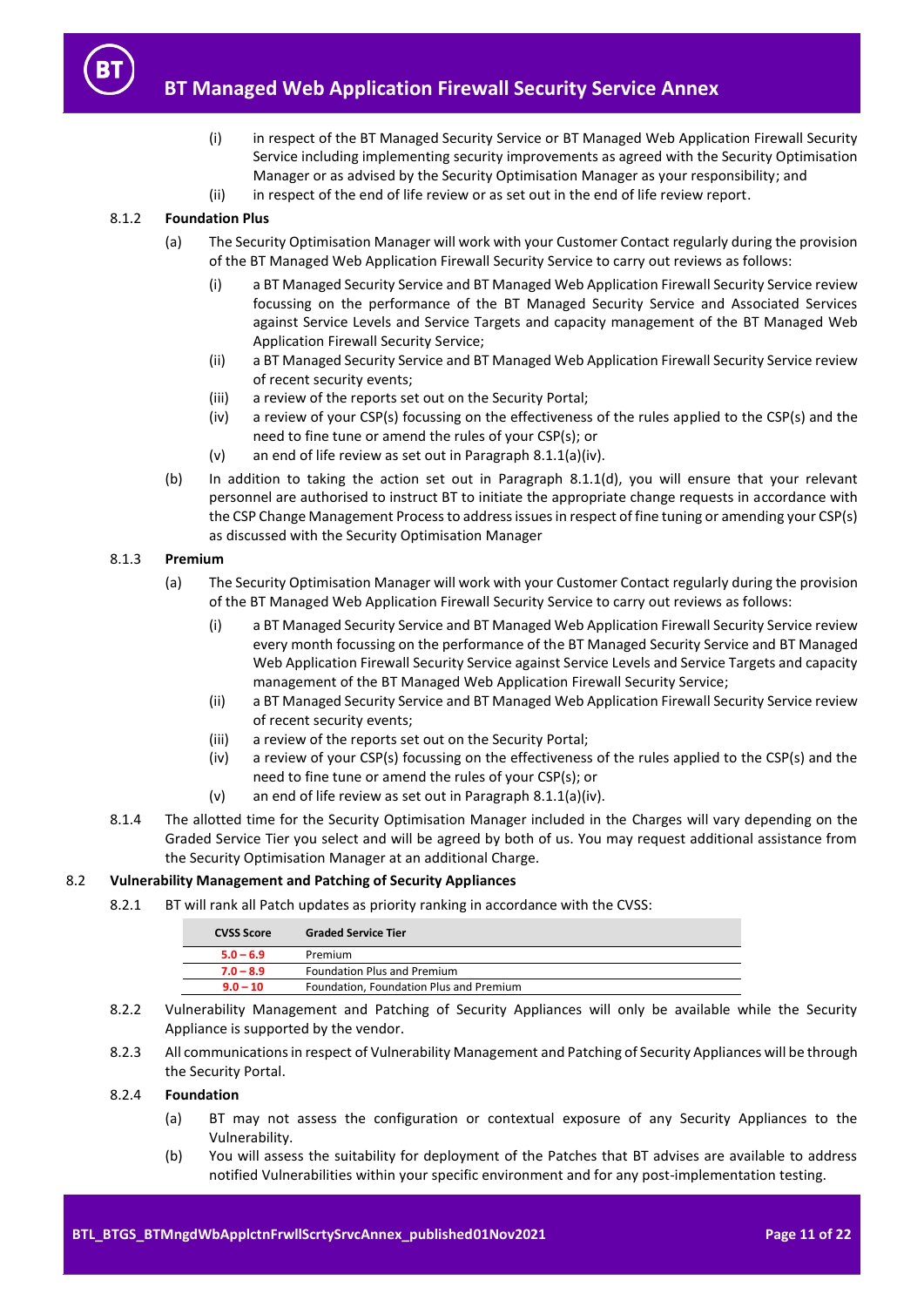- (c) BT may implement Patches with a High CVSS score or a Medium CVSS score, on your request, at an additional Charge.
- (d) BT will implement a Patch for a Vulnerability with a Critical CVSS score, subject to your agreement and also agreeing an implementation time slot with you.
- (e) BT will provide a secure mechanism on the Security Portal for you to confirm your agreement to BT implementing a Patch that BT has recommended.
- (f) BT will specify an implementation window for BT to implement the Patches which will be typically a weekly six hour window outside of Business Hours for the Site where the Security Appliance is situated.
- (g) BT will apply the Patch in the specified implementation window and confirm to you via the Security Portal when the Patch has been implemented.
- (h) BT will roll the Patch back upon your request in the event that you detect undesirable side-effects. Any activity by BT required to resolve issues resulting from the implementation of a Patch is not covered by the Vulnerability Management and Patching and BT will invoice you for reasonable additional Charges.
- (i) If you do not consent to accept and implement a Patch within 14 days of notification by BT of a recommended Patch, or if you request that an installed Patch is reversed out due to your specific undesirable side-effects, BT will be under no further obligation to provide further Vulnerability Management and Patching in respect of that Patch and will not have any liability for potential exposure should a threat subsequently exploit that related Vulnerability.

# 8.2.5 **Foundation Plus**

- (a) BT will implement a Patch for a Vulnerability with a Critical CVSS score and a High CVSS score and latest stable variant of the vendor's general availability code, subject to your agreement and agreeing an implementation time slot with you.
- (b) BT may implement Patches with a Medium CVSS score, on your request, at an additional Charge.

## 8.2.6 **Premium**

(a) BT will implement a Patch for a Vulnerability with a Critical CVSS score, a High CVSS score and a Medium CVSS score and latest stable variant of the vendor's general availability code, subject to your agreement and agreeing an implementation time slot with you.

# 8.3 **CSP Change Management Process**

- 8.3.1 BT will implement changes to the CSP(s) in response to your request subject to the following process:
	- (a) the authorised Customer Contact will submit requests to change the CSP(s) through the Security Portal, providing sufficient detail and clear instructions as to any changes required. If BT is aware that, or you advise BT that, you are unable to access the Security Portal, BT will direct you to the appropriate BT Personnel to review your request;
	- (b) all changes will be processed in accordance with Clause 31 (Service Amendment) of the General Terms;
	- (c) any change you request requiring physical changes to the BT Managed Web Application Firewall Security Service including Security Appliance upgrades or LAN re-arrangements, additional hardware or licences will also proceed in accordance with Clause 31 (Service Amendment) of the General Terms;
	- (d) BT may provide you with Professional Services at an additional Charge, at your request, to assist you in writing your change request;
	- (e) BT will communicate the status of change requests via e-mail to the Customer Contact requesting the change;
	- (f) you will not, and ensure that Users with access to the Security Portal do not, submit any unauthorised changes;
	- (g) you are deemed to have approved all changes to the CSP(s) that you submit to BT;
	- (h) you are responsible for the impact of BT implementing the changes and BT is not liable for any consequences arising from the impact of the implementation of the changes;
	- (i) BT will not be liable for any consequence arising from:
		- (i) your misspecification of your security requirements in the CSP(s); or
		- (ii) unforeseen consequences of a correctly specified and correctly implemented CSP(s);
	- (j) there is no Target Implementation Time for Complex Changes; and
	- (k) the Customer Handbook will set out the changes that can be requested along with a classification of complexity.

#### 8.3.2 **Foundation, Foundation Plus and Premium**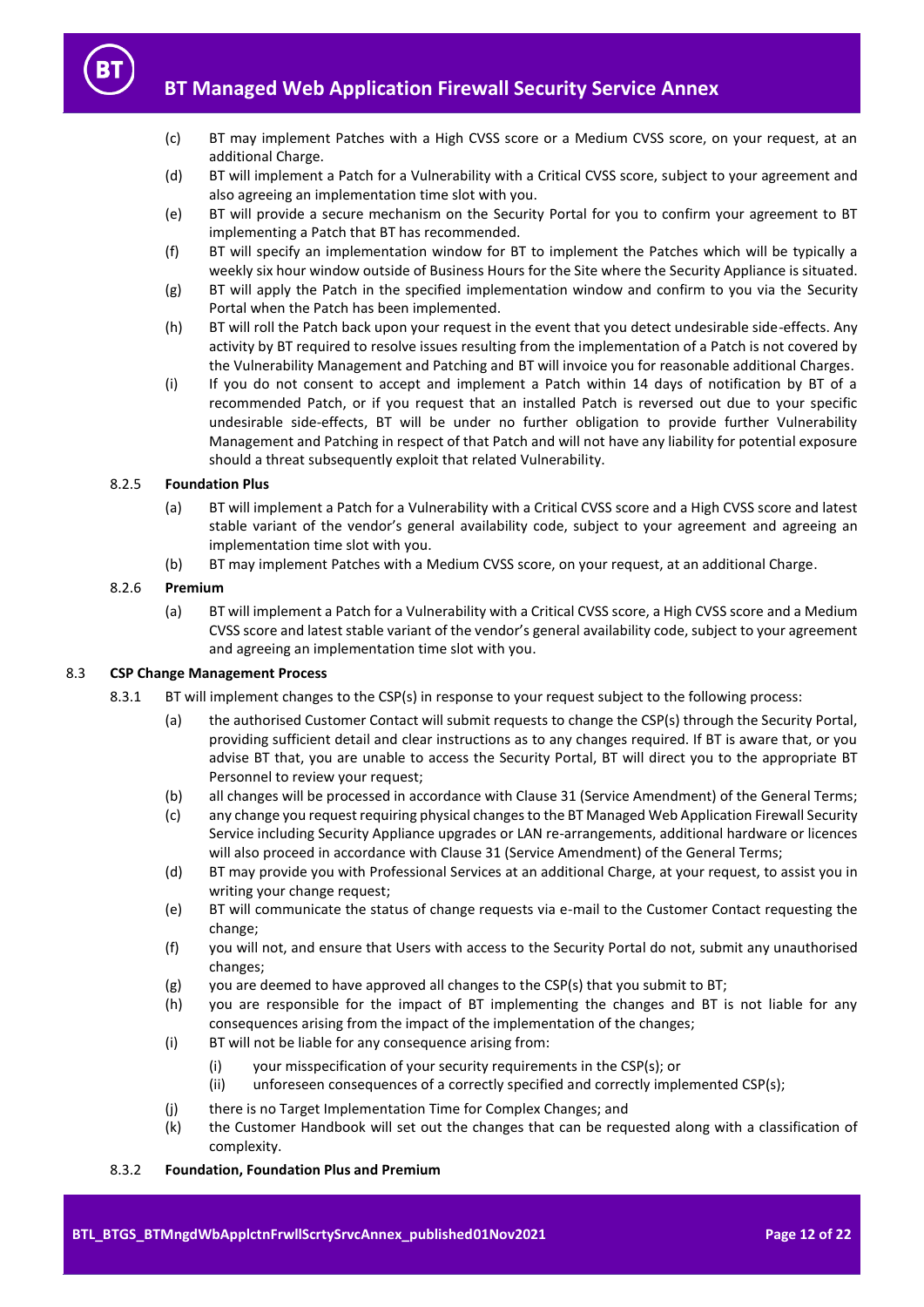

(a) The authorised Customer Contact may submit requests to modify the CSP(s) either through the Security Portal or direct to the Security Optimisation Manager.

#### <span id="page-12-0"></span>**9 IP ADDRESSES AND DOMAIN NAMES**

- 9.1 Except for IP Addresses expressly registered in your name, all IP Addresses and Domain Names made available with the BT Managed Web Application Firewall Security Service will at all times remain BT's property or the property of BT's suppliers and are non-transferable.
- 9.2 All of your rights to use such IP Addresses or Domain Names will cease on termination or expiration of the BT Managed Web Application Firewall Security Service.
- 9.3 BT cannot ensure that any requested Domain Name is available from or approved for use by the applicable Regional Internet Registry and BT has no liability for any failure in the Domain Name registration, transfer or renewal process.
- 9.4 You will not use IP Addresses that you do not own or that are incorrectly specified and you will be responsible for the use of IP Addresses within your network. BT may apply additional Charges for dealing with changes or Incidents that occur as a result of incorrect / illegal IP Addressing schemes.
- 9.5 You warrant that you are the owner of, or are authorised by the owner of, the trade mark or name that you wish to use as a Domain Name, and that such Domain Name will not infringe the rights of any person in a corresponding trade mark or name.
- 9.6 You will pay all fees associated with registration and maintenance of your Domain Name, and will reimburse BT for any and all fees that BT pays to any applicable Regional Internet Registry, and thereafter pay such fees directly to the applicable Regional Internet Registry.

# **10 REGULATORY COMPLIANCE**

- 10.1 The BT Managed Web Application Firewall Security Service may not be able to meet all regulatory compliance requirements and therefore may not be a suitable service for your purposes. It is your responsibility to meet all applicable regulatory compliance requirements e.g. Payment Card Industry Data Security Standards and ensure that the BT Managed Web Application Firewall Security Service is suitable for your purposes.
- 10.2 BT is not responsible for any impact resulting from non-compliance to regulations.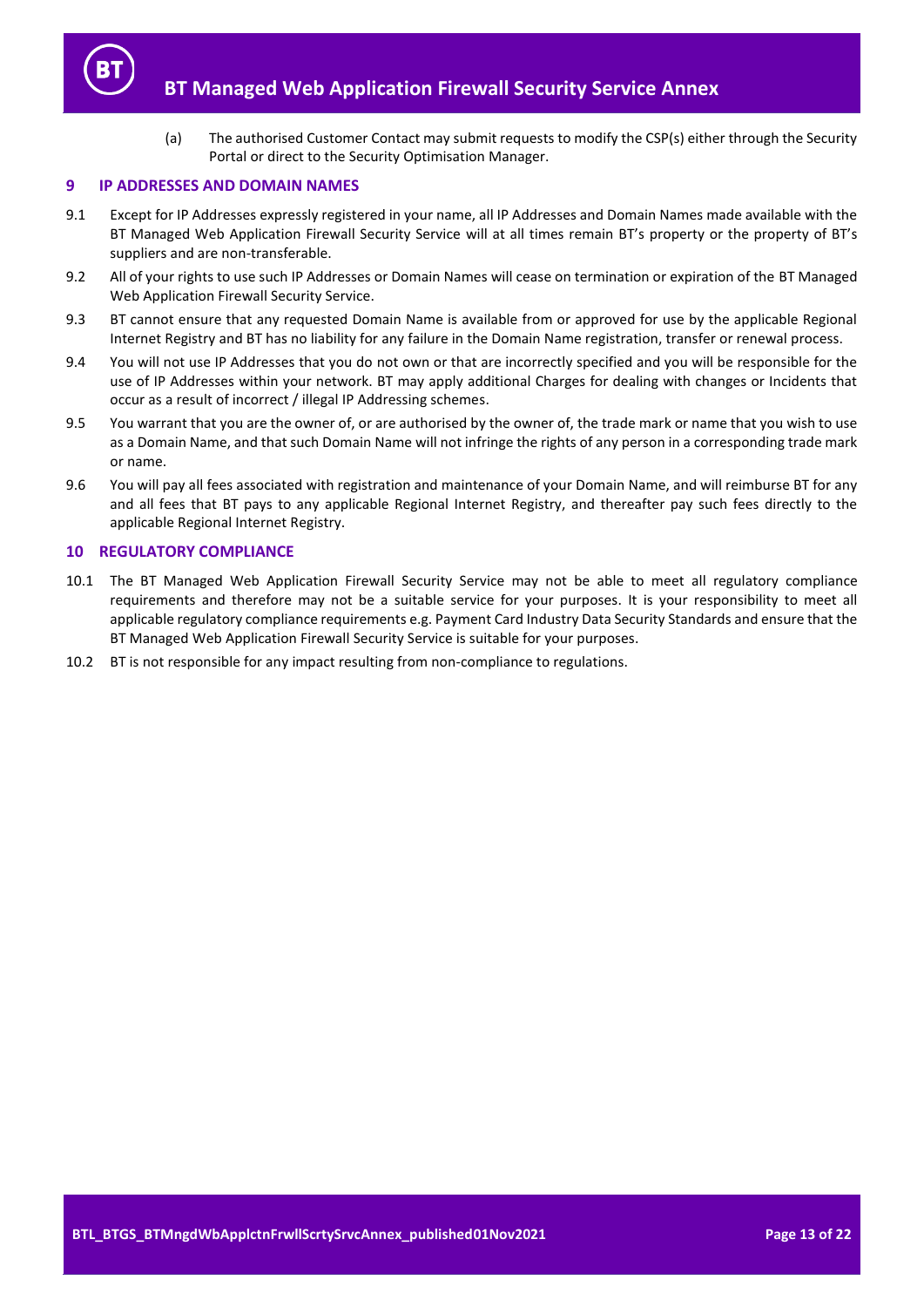

# <span id="page-13-0"></span>**Part B – Service Delivery and Management**

# <span id="page-13-1"></span>**11 BT'S OBLIGATIONS**

#### 11.1 **Service Delivery**

Before the Service Start Date and, where applicable, throughout the provision of the BT Managed Web Application Firewall Security Service, BT will provide you with the Site Planning Guide.

# <span id="page-13-3"></span>11.2 **During Operation**

On and from the Service Start Date, BT:

- 11.2.1 will maintain and will use reasonable endeavours to provide uninterrupted access to all pre-agreed and authorised Customer Contacts to the Security Portal but BT does not guarantee that the Security Portal will be available at all times or will be fault free;
- 11.2.2 may carry out Maintenance from time to time and will use reasonable endeavours to inform you at least five Business Days before any Planned Maintenance on the BT Managed Web Application Firewall Security Service however, BT may inform you with less notice than normal where Maintenance is required in an emergency;
- 11.2.3 may, in the event of a security breach affecting the BT Managed Security Service or the BT Managed Web Application Firewall Security Service, require you to change any or all of your passwords;
- 11.2.4 will provide 24x7x365 on-Site maintenance response where this is available locally, where applicable. BT will advise you where this level of cover is not available and what level of on-Site support will be available;
- 11.2.5 may install additional BT Equipment on your Site, for the purpose of monitoring and management of the BT Managed Web Application Firewall Security Service;
- 11.2.6 will use secure protocols or provide a secure management link to connect to the Security Appliance via the Internet or other agreed network connection, in order to monitor the BT Managed Web Application Firewall Security Service proactively and to assist in Incident diagnosis;
- 11.2.7 will provide an Out of Band Access link that connects directly to the Security Appliance(s), via a modem provided by BT and a PSTN direct exchange line provided by you to allow further remote management and diagnostics capability;
- <span id="page-13-4"></span>11.2.8 will notify you if BT anticipates that your hardware or software will become End of Life and will no longer be supported by the BT Managed Web Application Firewall Security Service. BT will recommend to you to replace or upgrade the applicable hardware or software at an appropriate time. BT will notify you of any changes to the Charges if the relevant hardware or software is BT Owned and will discuss with you the costs of upgrade if the relevant hardware or Software is Customer Equipment;
- 11.2.9 will, in relation to certificates required to enable traffic to be decrypted and encrypted:
	- (a) monitor certificate expiry;
	- (b) notify you of a certificate expiry at least 30 days before the expiry of the certificate;
	- (c) on request by you, generate a certificate signing request for completion by you;
	- (d) back-up the private key; and
	- (e) upload the certificate on the Security Appliance when the certificate is received from you; and
- 11.2.10 where the Eagle-I Enhanced Firewall Service Option is specified, BT will implement any changes as part of Automated IOC Blocking as quickly as is technically practicable.

#### 11.3 **The End of the Service**

On termination of the BT Managed Web Application Firewall Security Service by either of us BT:

- 11.3.1 will terminate any rights of access to the relevant Security Portal and relevant Software and stop providing all other elements of the BT Managed Web Application Firewall Security Service; and
- 11.3.2 will, where requested in writing prior to the termination of this Contract, delete configuration information from the Security Appliances.

#### <span id="page-13-2"></span>**12 YOUR OBLIGATIONS**

12.1 **Service Delivery**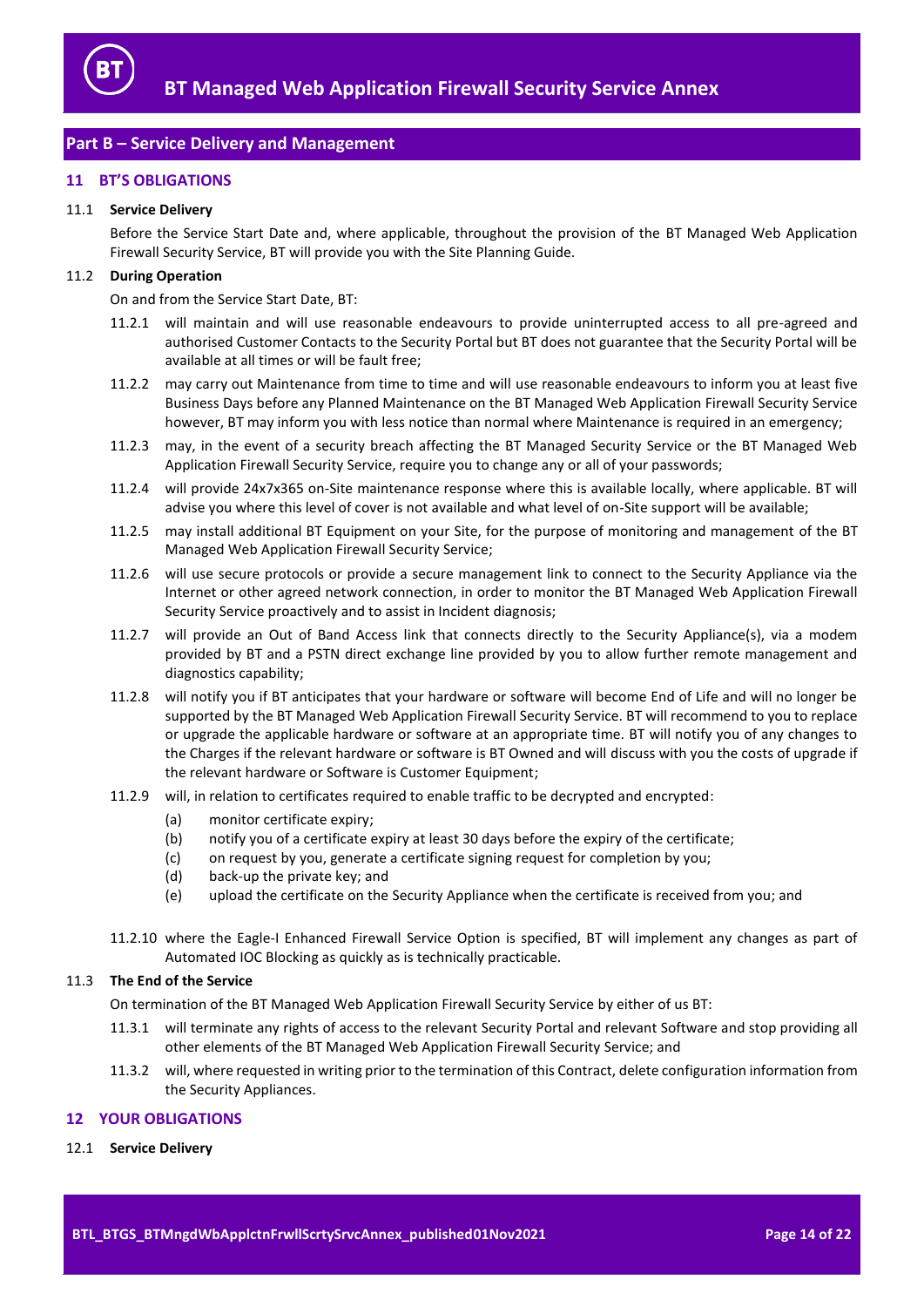Before the Service Start Date and, where applicable, throughout the provision of the BT Managed Web Application Firewall Security Service by BT, you will:

- 12.1.1 complete any preparation activities that BT may request to enable you to receive the BT Managed Web Application Firewall Security Service promptly and in accordance with any reasonable timescales, including, any account names and passwords necessary to install and commission the BT Managed Web Application Firewall Security Service on BT Equipment or Customer Equipment;
- 12.1.2 ensure that the LAN protocols and applications you use will be compatible with the BT Managed Web Application Firewall Security Service;
- 12.1.3 if an Out of Band Access modem is not included as part of the BT Managed Web Application Firewall Security Service, agree an appropriate alternative with BT to allow for fault diagnosis and base configuration, allowing BT to establish in-band control of the Security Appliance, at the time of installation and following a failure of the Security Appliance;
- 12.1.4 ensure that your MPLS/Internet access circuit bandwidth is sufficient to meet your requirements and the requirement for in-band management access from BT;
- 12.1.5 manage, and provide BT with accurate details of your internal IP Address design;
- 12.1.6 register any required Internet domain names using legitimate addresses which are public, registered and routed to your Site;
- 12.1.7 modify your network routing to ensure appropriate traffic is directed to the Security Appliance. You acknowledge that switches provided as part of the BT Managed Web Application Firewall Security Service only provide direct physical connectivity between Security Appliances and are not intended to support any network routing functionality;
- 12.1.8 obtain and provide in-life support for any Software running on your Security Appliances;
- 12.1.9 where necessary, provide and manage physical or virtual servers on your Site to a specification that BT agrees to run any Software that BT provides;
- 12.1.10 if BT has agreed to provide all or part of the BT Managed Web Application Firewall Security Service using Customer Equipment, ensure that the Customer Equipment is working correctly. If it is discovered to be faulty before the Service Start Date:
	- (a) you will be responsible for resolving any faults;
	- (b) BT will raise Charges to cover additional Site visits; and
	- (c) agreed installation dates or Customer Committed Date may no longer apply;
- 12.1.11 ensure that your network and all applications conform to relevant industry standards and provide written confirmation to BT upon reasonable request;
- 12.1.12 be responsible for ensuring compliance with Applicable Law, including obtaining (if required) local import and User licenses and the written authority from all respective authorities, particularly for countries where the use and import of encryption Software and devices may be restricted by Applicable Law, or the export and reexport of the encryption Software or devices may be subject to the United States of America export control law, not act to misuse the BT Managed Web Application Firewall Security Service as provided by BT to contravene or circumvent these laws. BT may treat any contravention of these laws as a material breach and:
	- (a) suspend the BT Managed Web Application Firewall Security Service and BT may refuse to restore BT Managed Web Application Firewall Security Service until BT receives an acceptable assurance from you that there will be no further contravention; or
	- (b) terminate the BT Managed Web Application Firewall Security Service upon Notice in accordance with Clause 25 of the General Terms;
- 12.1.13 comply with the Site Planning Guide;
- 12.1.14 work with BT to fine tune the BT Managed Web Application Firewall Security Service;
- 12.1.15 adhere to local encryption regulations;
- 12.1.16 provide public IP Addresses to BT for the integration of the BT Managed Web Application Firewall Security Service;
- 12.1.17 test the BT Managed Web Application Firewall Security Service during Initial Setup;
- 12.1.18 tune the BT Managed Web Application Firewall Security Service and enable blocking during Controlled Deployment; and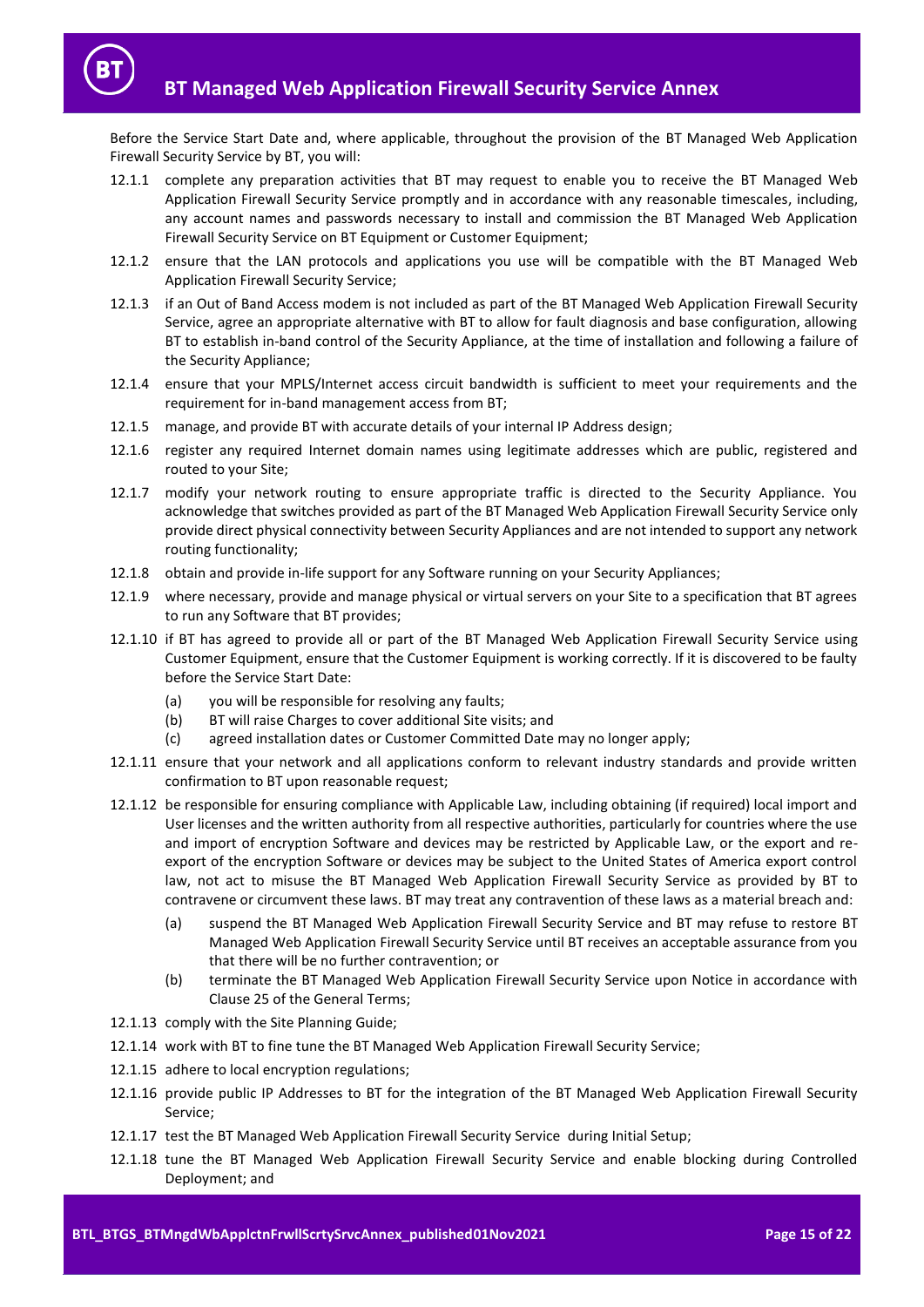- 12.1.19 in relation to certificates required to enable traffic to be decrypted and encrypted:
	- (a) choose the appropriate certificate, select the certificate authority and manage the process of obtaining the certificate;
	- (b) ensure your certification method has a valid Trust Chain for any certificates provided by the Security Appliance;
	- (c) renew certificates using the certificate signing requests with the certificate authority;
	- (d) verify identity of the organisation with the certificate authority for certificate renewal;
	- (e) download the new certificate and send this to BT in a timely manner to enable BT to complete process before expiry of the old certificate;
	- (f) pay the cost of certificate renewal direct to the certificate authority;
	- (g) request that BT uploads the certificate onto the Security Appliance in a timely manner to enable BT to complete the process before expiry of the old certificate; and
	- (h) notify BT of any certificate revocation.

# 12.2 **Service Operation**

On and from the Service Start Date, you:

- 12.2.1 will provide suitably qualified personnel to carry out reviews with the Security Optimisation Manager;
- 12.2.2 will ensure that all Software provided is used solely for operation of the BT Managed Web Application Firewall Security Service;
- 12.2.3 will comply with the provisions of any Software licences provided with or as part of the BT Managed Web Application Firewall Security Service;
- 12.2.4 will allow BT downtime to upgrade the Software on the Web Application Firewall at minimum intervals of six months. If you do not allow BT to upgrade the Software after a total of three attempts or more then this could result in the Security Appliance and the IT environment the BT Managed Web Application Firewall Security Service is protecting will be more vulnerable to attacks;
- 12.2.5 will agree to upgrade or replace your hardware or software if it becomes End of Life in accordance with BT's recommendation set out in Paragraph [11.2.8.](#page-13-4) If you do not replace or upgrade in accordance with BT's recommendation, BT will not be liable for any faults or errors when your hardware or software becomes out of support, and BT will only be able to provide you with a limited BT Managed Web Application Firewall Security Service;
- 12.2.6 will request, if applicable, up to five login/password combinations for access to a Customer Portal for use by you or your agents. You may assign one login combination to BT's personnel. You are responsible for your agents' use of these IDs; and
- 12.2.7 agree that:
	- (a) BT will not be liable for failure to supply or delay in supplying the BT Managed Web Application Firewall Security Service if another supplier delays or refuses the supply of an electronic communications service to BT and no alternative service is available at reasonable cost;
	- (b) BT will provide the BT Managed Web Application Firewall Security Service to you on an "**as is**" and "**as available**" basis. BT does not guarantee that the BT Managed Web Application Firewall Security Service:
		- (i) will be performed error-free or uninterrupted or that BT will correct all errors in the BT Managed Web Application Firewall Security Service;
		- (ii) will operate in combination with your content or applications or with any other software, hardware, systems or data;
		- (iii) including any products, information or other material you obtain under or in connection with this Contract, will meet your requirements; and
		- (iv) will detect or block all malicious threats;
	- (c) BT will not be liable in the event that Software updates from the supplier used to identify and control your network traffic (including malware signatures, URL categories or application definitions) contain errors or omissions, beyond making appropriate corrections (where reasonably possible) as soon as reasonably practical;
	- (d) you will own all right, title and interest in and to all of your information and will have sole responsibility for the legality, reliability, integrity, accuracy and quality of any of your information; and
	- (e) you will be responsible for results obtained from the use of the BT Managed Web Application Firewall Security Service, and for conclusions drawn from such use. BT will have no liability for any damage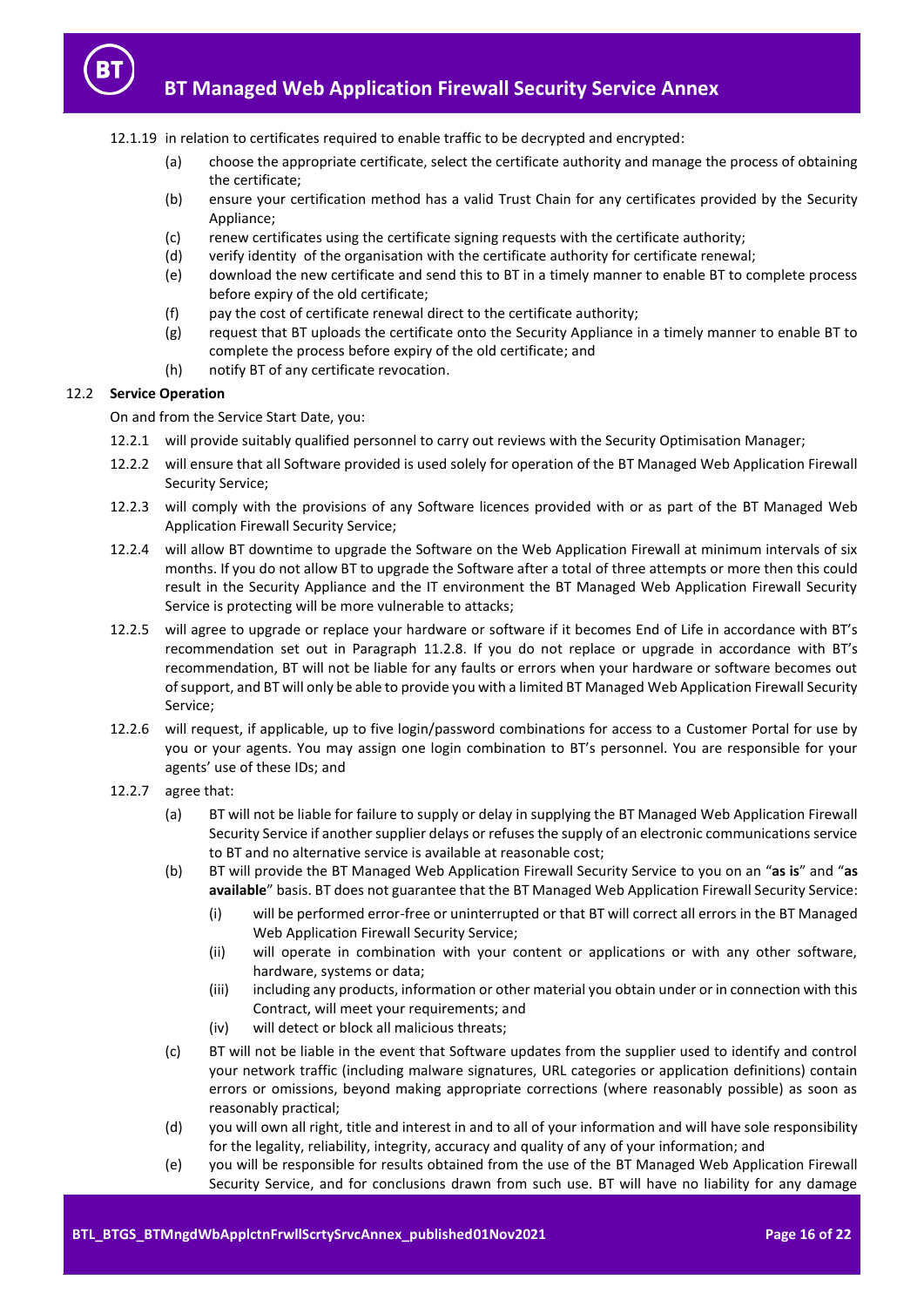

caused by errors or omissions in any information, instructions or scripts provided to BT by you in connection with the BT Managed Web Application Firewall Security Service, or any actions taken by BT at your direction.

# 12.3 **The End of the Service**

On termination of the BT Managed Web Application Firewall Security Service by either one of us, or expiry you will:

- 12.3.1 if requested by BT, provide BT with all reasonable assistance necessary to remove BT Equipment from the Sites;
- 12.3.2 if requested by BT, disconnect any Customer Equipment from BT Equipment located at the Sites;
- 12.3.3 if requested by BT, not dispose of or use BT Equipment, other than in accordance with BT's written instructions or authorisation;
- 12.3.4 if requested by BT, arrange for any BT Equipment, including Software, located at the Site(s) to be returned to BT;
- 12.3.5 be liable for any reasonable costs of recovery that BT incurs in recovering the BT Equipment; and
- 12.3.6 arrange for relevant certificates to be re-issued.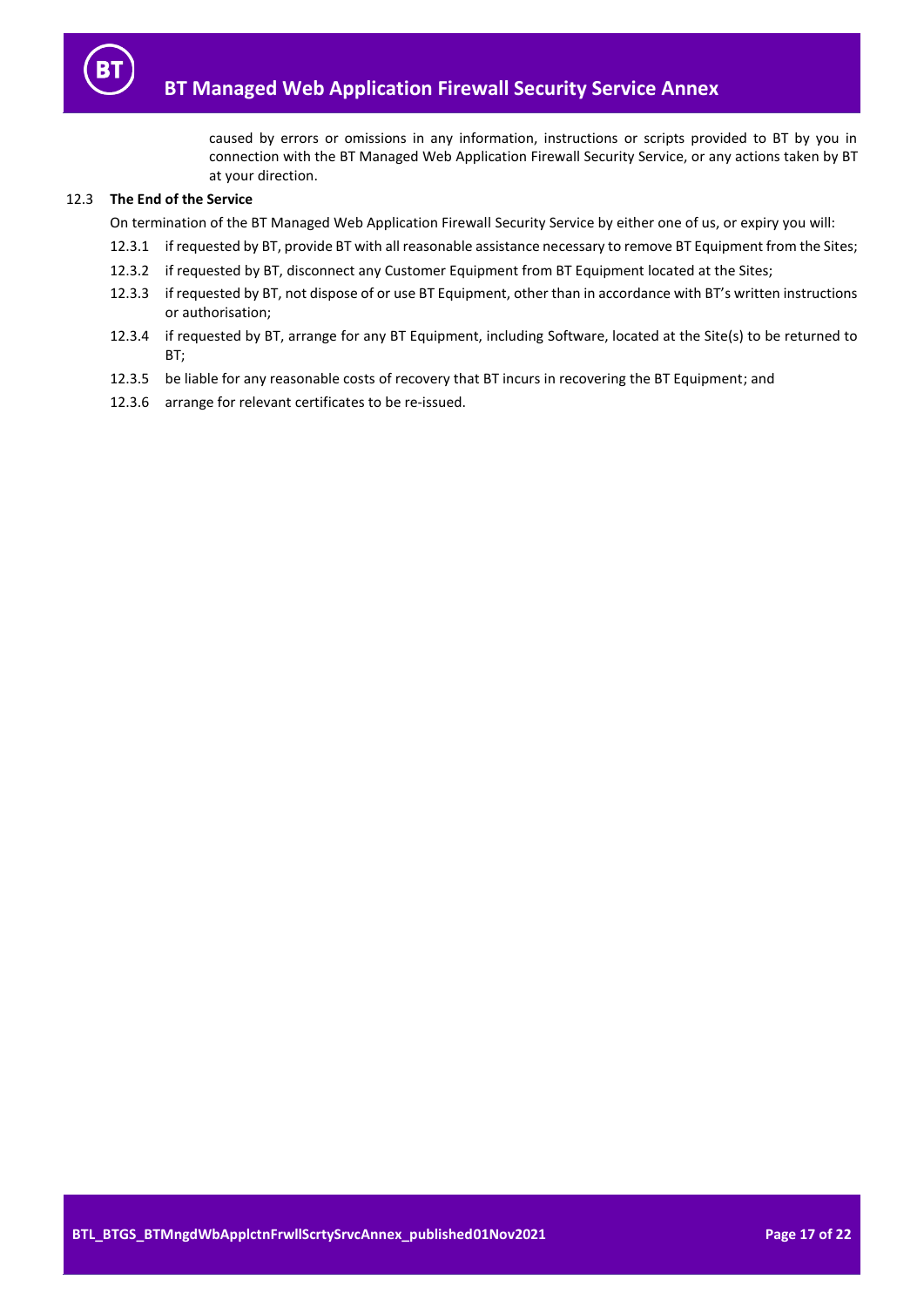

# <span id="page-17-0"></span>**Part C – Service Levels**

# <span id="page-17-1"></span>**13 SERVICE AVAILABILITY**

## <span id="page-17-6"></span><span id="page-17-5"></span>13.1 **Availability Service Level**

- 13.1.1 From the Service Start Date, BT will provide the BT Managed Web Application Firewall Security Service with a target availability corresponding to the agreed SLA Category for the BT Managed Web Application Firewall Security Service as set out in the table in Paragrap[h 13.2.2](#page-17-2) below (the "**Availability Service Level**").
- 13.1.2 You may request Availability Service Credits for Qualifying Incidents at either:
	- (a) the Standard Availability Service Credit Rate, as set out in Paragraph [13.3.5;](#page-18-2) or
	- (b) as applicable, the Elevated Availability Service Credit Rate, as set out in Paragrap[h 13.3.6.](#page-18-3)

## 13.2 **SLA Categories**

- 13.2.1 The SLA Categories depend on a number of factors, including:
	- (a) any applications you deploy and any CSP you implement;
	- (b) the broader network and server environment including any resilient elements; and
	- (c) the physical location of the Security Appliances and availability of on-Site field support.
- <span id="page-17-2"></span>13.2.2 The following table sets out the Availability Annual Targets, the Maximum Annual Availability Downtime, the Maximum Monthly Availability Downtime, the Standard Availability Service Credit Rate, the Elevated Availability Service Credit Rate and the Service Credit Interval for each SLA Category:

| <b>SLA</b><br><b>Category</b> | <b>Availability</b><br><b>Annual Target</b> | <b>Maximum</b><br><b>Annual</b><br><b>Availability</b><br><b>Downtime</b> | <b>Maximum</b><br><b>Monthly</b><br><b>Availability</b><br><b>Downtime</b> | <b>Standard</b><br><b>Availability</b><br><b>Service</b><br><b>Credit Rate</b> | <b>Elevated</b><br><b>Availability</b><br><b>Service</b><br><b>Credit Rate</b> | <b>Service</b><br><b>Credit</b><br><b>Interval</b> |
|-------------------------------|---------------------------------------------|---------------------------------------------------------------------------|----------------------------------------------------------------------------|--------------------------------------------------------------------------------|--------------------------------------------------------------------------------|----------------------------------------------------|
| $Cat A++$                     | $\geq$ 99.999%                              | 5 minutes                                                                 | 0 minutes                                                                  | 4%                                                                             | 8%                                                                             | 5 min                                              |
| Cat A+                        | $\geq 99.99\%$                              | 1 hour                                                                    | 0 minutes                                                                  | 4%                                                                             | 8%                                                                             | $15 \text{ min}$                                   |
| Cat A1                        | $\geq 99.97\%$                              | 3 hours                                                                   | 0 minutes                                                                  | 4%                                                                             | 8%                                                                             | 1 hour                                             |
| Cat A                         | $\geq 99.95\%$                              | 4 hours                                                                   | 0 minutes                                                                  | 4%                                                                             | 8%                                                                             | 1 hour                                             |
| Cat B                         | $\geq 99.90\%$                              | 8 hours                                                                   | 1 hour                                                                     | 4%                                                                             | 8%                                                                             | 1 hour                                             |
| Cat C                         | $\geq 99.85\%$                              | 13 hours                                                                  | 3 hours                                                                    | 4%                                                                             | 4%                                                                             | 1 hour                                             |
| Cat D                         | $\geq 99.80\%$                              | 17 hours                                                                  | 5 hours                                                                    | 4%                                                                             | 4%                                                                             | 1 hour                                             |
| Cat E                         | $\geq 99.70\%$                              | 26 hours                                                                  | 7 hours                                                                    | 4%                                                                             | 4%                                                                             | 1 hour                                             |
| Cat F                         | $\geq 99.50\%$                              | 43 hours                                                                  | 9 hours                                                                    | 4%                                                                             | 4%                                                                             | 1 hour                                             |
| Cat G                         | $\geq 99.00\%$                              | 87 hours                                                                  | 11 hours                                                                   | 4%                                                                             | 4%                                                                             | 1 hour                                             |
| Cat H                         | $\geq 98.00\%$                              | 175 hours                                                                 | 13 hours                                                                   | 4%                                                                             | 4%                                                                             | 1 hour                                             |
| Cat I                         | $\geq 97.00\%$                              | 262 hours                                                                 | 15 hours                                                                   | 4%                                                                             | 4%                                                                             | 1 hour                                             |

#### <span id="page-17-3"></span>13.3 **Availability Service Credits**

- 13.3.1 If a Qualifying Incident occurs, BT will measure and record the Availability Downtime for the Site starting from when you report or BT gives you notice of a Qualifying Incident, and ending when BT closes the Incident in accordance with Paragraph 5.2.1(i) of the Schedule.
- <span id="page-17-4"></span>13.3.2 BT will measure the Availability Downtime in units of full minutes during the Local Contracted Business Hours for Access Line Incidents, and during the Contracted Maintenance Hours for BT Equipment Incidents. Where the BT Managed Firewall Service is connected to a third party network, the Availability Service Level will not apply.
- <span id="page-17-7"></span>13.3.3 Following the measurement taken in accordance with Paragrap[h 13.3.1](#page-17-3) and Paragrap[h 13.3.2,](#page-17-4) BT will calculate the cumulative Availability Downtime for the calendar month(s) in which the Qualifying Incident occurred (the "**Cumulative Monthly Availability Downtime**") and for the previous 12 consecutive calendar months (the "**Cumulative Annual Availability Downtime**").
- 13.3.4 In the event a Site has been installed for less than 12 consecutive months, BT will apply an assumed Cumulative Annual Availability Downtime for the previous 12 consecutive months for that Site or Circuit using the Availability Downtime data recorded to date.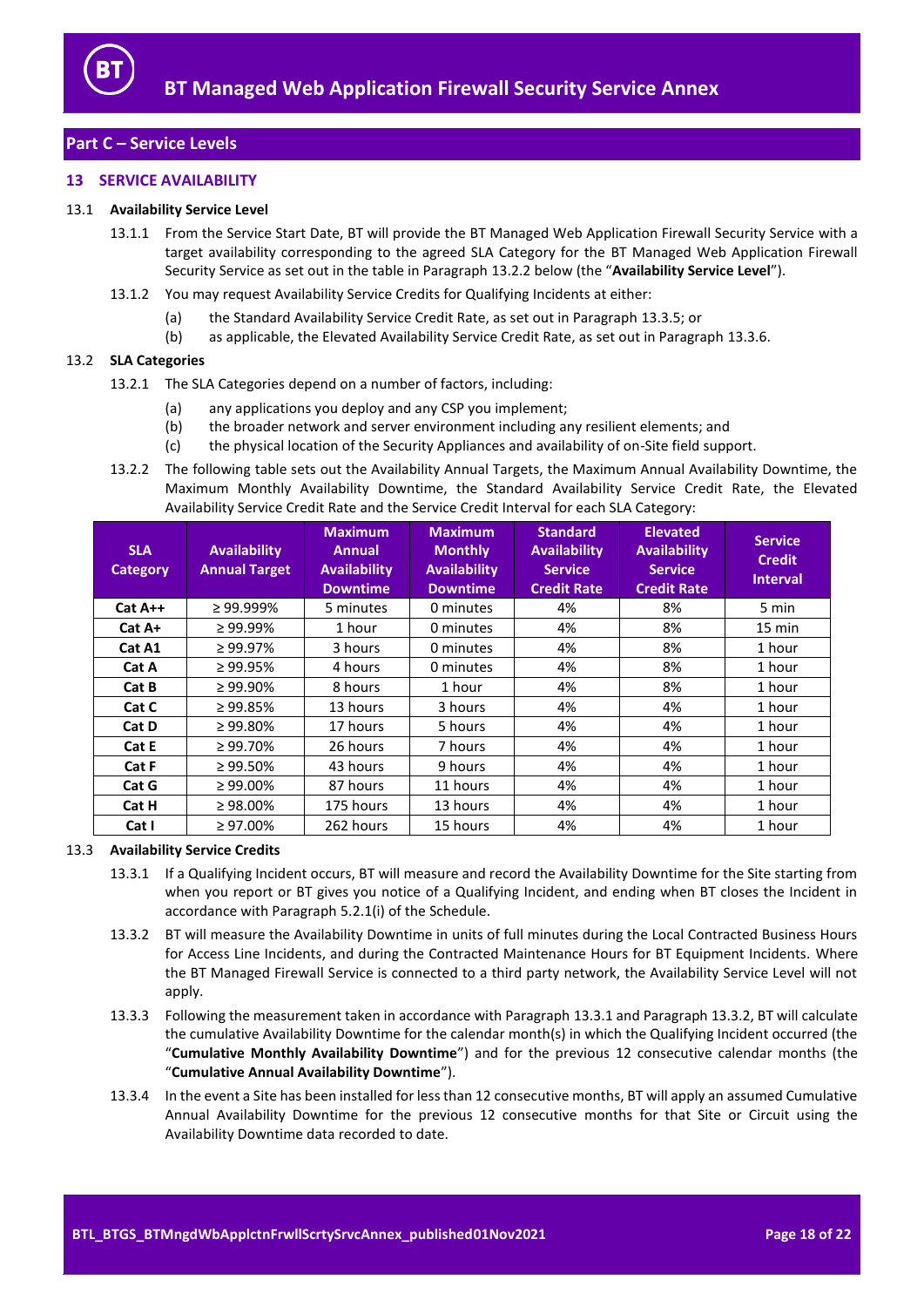

- <span id="page-18-2"></span>13.3.5 If the Cumulative Monthly Availability Downtime of the Site exceeds the Maximum Monthly Availability Downtime, you may request Availability Service Credits at the Standard Availability Service Credit Rate for each stated Service Credit Interval above the Maximum Monthly Availability Downtime.
- <span id="page-18-3"></span>13.3.6 If the Cumulative Annual Availability Downtime of the Site or Circuit exceeds the Maximum Annual Availability Downtime, you may request Availability Service Credits for all further Qualifying Incidents at the Elevated Availability Service Credit Rate for each started Service Credit Interval above the Maximum Annual Availability Downtime up to and until the Cumulative Annual Availability Downtime by BT Managed Web Application Firewall Security Service is less than the Maximum Annual Availability Downtime.
- 13.3.7 Availability Service Credits are available up to a maximum amount equal to 100 per cent of the monthly Recurring Charges.

# <span id="page-18-0"></span>**14 RESILIENCY RESTORATION**

## <span id="page-18-5"></span>14.1 **Resiliency Restoration Service Level**

Where you have purchased a Resilient Service and experience loss of BT Managed Web Application Firewall Security Service on any Resilient Component (which does not amount to a Severity Level 1 Incident), BT aims to restore the BT Managed Web Application Firewall Security Service to the affected Resilient Components within one Business Day of you reporting the Incident, or BT detecting the Incident, ("**Resiliency Restoration Service Level**"). The Resiliency Restoration Service Level will not apply where there is a Qualifying Incident (in which case, the Availability Service Level will apply, in accordance with Paragraph [13.1\)](#page-17-5).

## 14.2 **Resiliency Restoration Service Credits**

- 14.2.1 If the affected Resilient Components are not restored within one Business Day, you may request a Resilience Restoration Service Credit for each commenced hour in excess of the Resiliency Restoration Service Level.
- 14.2.2 This Service Credit only applies where the Resilient Component is covered by an on-Site maintenance agreement of next Business Day or shorter.

## <span id="page-18-1"></span>**15 REQUESTS FOR SERVICE CREDITS**

- <span id="page-18-4"></span>15.1 You may request applicable Service Credits within 28 days of the end of the calendar month in which an Incident occurred by providing details of the reason for the claim. Any failure by you to submit a request in accordance with this Paragraph [15.1](#page-18-4) will constitute a waiver of any claim for Service Credits for that calendar month.
- 15.2 Upon receipt of a valid request for Service Credits in accordance with Paragraph [15.1;](#page-18-4)
	- 15.2.1 BT will issue you with the applicable Service Credits by deducting those Service Credits from your invoice within two billing cycles of the request being received; and
	- 15.2.2 following termination of the Contract where no further invoices are due to be issued by BT, BT will pay you the Service Credits in a reasonable period of time.
- 15.3 Service Credits for all Service Levels will be aggregated and are available up to a maximum amount equal to 100 per cent of the monthly Recurring Charge for the affected BT Managed Web Application Firewall Security Service after any discount has been applied.
- 15.4 Service Credits due to you under this Annex will be calculated on the Recurring Charges after any discount has been applied.
- 15.5 All Service Levels and Service Credits will be calculated in accordance with information recorded by, or on behalf of, BT.
- 15.6 The Service Levels under this Annex will not apply:
	- 15.6.1 in the event that Clause 8 of the General Terms applies;
	- 15.6.2 during any trial period of the BT Managed Web Application Firewall Security Service;
	- 15.6.3 to failures due to any Force Majeure Event;
	- 15.6.4 if you cause a delay or do not provide any requested information in accordance with any reasonable timescales BT tells you about;
	- 15.6.5 if your hardware or software becomes End of Life and BT has notified you of this in accordance with Paragraph [11.2.8](#page-13-4) and you choose not to replace or upgrade the applicable hardware or software; or
	- 15.6.6 to any Incident not reported in accordance with Paragraph 5.2 of the Schedule.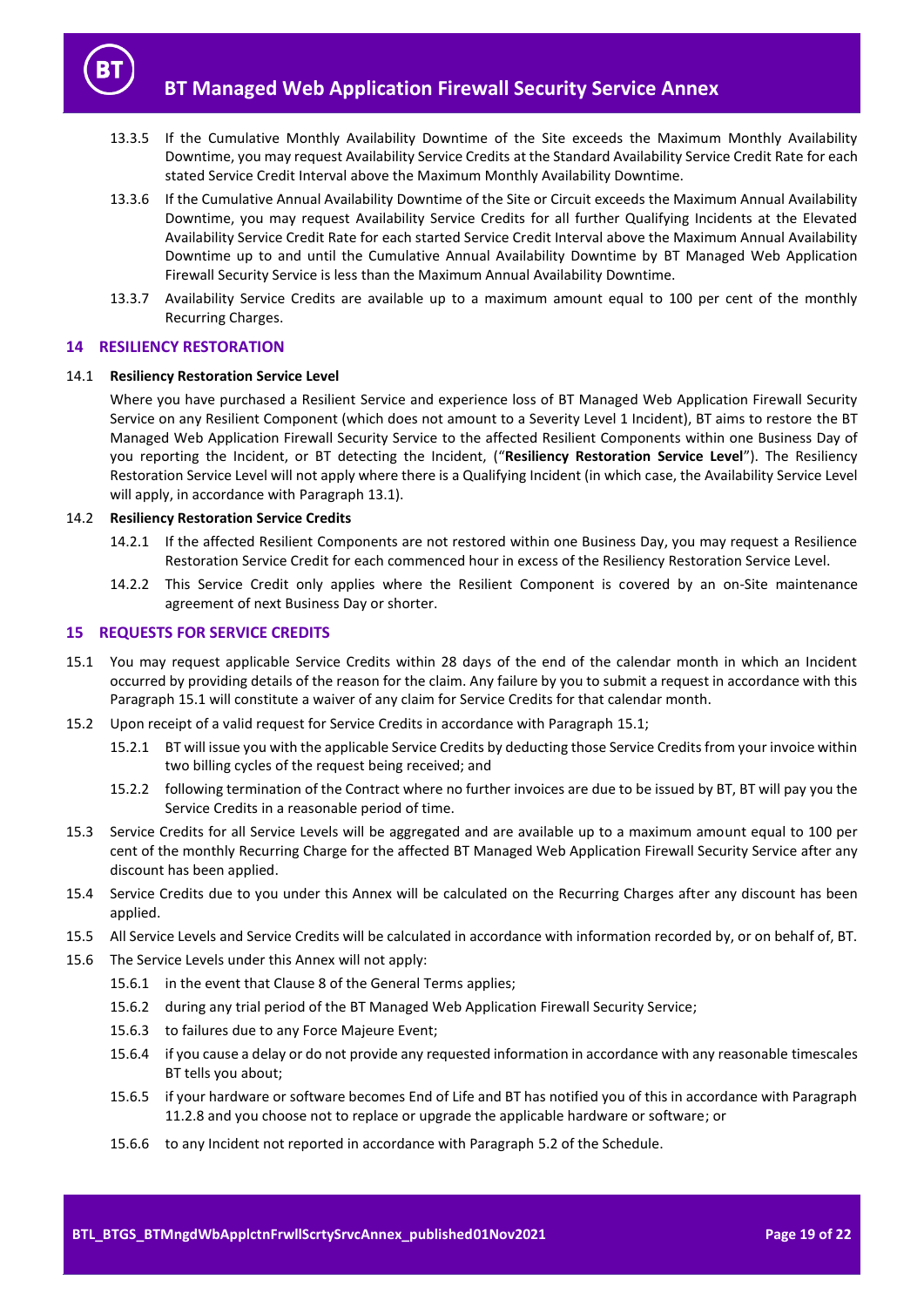

# <span id="page-19-0"></span>**Part D – Defined Terms**

# <span id="page-19-1"></span>**16 DEFINED TERMS**

In addition to the defined terms in the General Terms and the Schedule, capitalised terms in this Annex will have the following meanings (and in the case of conflict between these defined terms and the defined terms in the General Terms or the Schedule, these defined terms will take precedence for the purposes of this Annex):

"**Access Line**" means a Circuit connecting the Site(s) to the BT Network.

"**Active Passive**" has the meaning given in Paragraph [2.1.3\(c\).](#page-1-6)

"**Automated IOC Blocking**" has the meaning given in Paragraph [3.1.2\(b\)\(i\)](#page-2-2)

"**Availability**" means the period of time when the BT Managed Web Application Firewall Security Service is functioning. "**Availability Downtime**" means the period of time during which a Qualifying Incident exists as measured by BT in accordance with Paragraph [13.3.1.](#page-17-3)

"**Availability Service Credit**" means the Service Credit calculated at the Standard Availability Service Credit Rate or at the Elevated Availability Service Credit Rate as applicable.

"**BT Blocklist**" means any IOCs which BT has identified using its Eagle-I Platform.

"**Availability Service Level**" has the meaning given in Paragraph [13.1.1.](#page-17-6)

"**BT Managed Web Application Firewall Security Service**" has the meaning given in Paragrap[h 1.1.](#page-1-7)

"**Circuit**" means any line, conductor, or other conduit between two terminals by which information is transmitted.

"**Contracted Maintenance Hours**" means the times during which BT will provide maintenance for BT Equipment, which will be Business Hours unless specified otherwise in the Order.

"**Cumulative Annual Availability Downtime**" has the meaning given in Paragrap[h 13.3.3.](#page-17-7)

"**Cumulative Monthly Availability Downtime**" has the meaning given in Paragrap[h 13.3.3.](#page-17-7)

"**Customer Portal**" means one or more webpages made available to you by BT to provide for one or more specific functions in relation to the BT Managed Web Application Firewall Security Service.

"**DMZ**" means de-militarised zone.

"**Domain Name**" means a readable name on an Internet page that is linked to a numeric IP Address.

"**Eagle-I Enhanced Firewall Service**" means the Service Option specified at Paragraph [3.1.2.](#page-2-3)

"**Eagle-I Platform**" means the solution through which BT shall identify IOCs .

"**Elevated Availability Service Credit Rate**" means the applicable rate as set out in the table at Paragrap[h 13.2.2](#page-17-2) for the relevant SLA Category.

"**Enabling Service**" has the meaning given in Paragrap[h 5.1.](#page-3-2)

"**End of Life**" means any hardware or software that is no longer supported by the manufacturer, vendor or supplier and is incapable of cost-effective upgrade or update to a supported version. BT can only provide limited support if your hardware or software reaches this stage.

"**Existing Blocklist Enhancement**" has the meaning given in Paragraph [3.1.2\(a\)\(ii\).](#page-2-4)

"**Ethernet**" means a family of computer networking technologies for LANs.

"**EULA**" has the meaning given in Paragrap[h 6.1.](#page-3-3)

"**IOCs**" or "**Indicators of Compromise**" has the meaning given in Paragraph [3.1.2\(a\)\(i\).](#page-2-5)

"**Local Contracted Business Hours**" means the times during which maintenance of any Access Line is provided, which will be Business Hours unless specified otherwise in the Order.

"**Maximum Annual Availability Downtime**" has the meaning given in the table at Paragrap[h 13.2.2](#page-17-2) for the relevant SLA Category.

"**Maximum Monthly Availability Downtime**" has the meaning given in the table at Paragraph [13.2.2](#page-17-2) for the relevant SLA Category.

"**Multi-Protocol Label Switching**" or "**MPLS**" means Multi-Protocol Label Switching, a private, global IP-based VPN service based on industry standards that provides the Customer with any-to-any connectivity and differentiated performance levels, prioritisation of delay and non-delay sensitive traffic as well as voice and multi-media applications, all on a single network.

"**Out of Band Access**" means access used for initial configuration and for in-life management where the primary means of access to the Security Appliance has failed or to help resolve failure of the Security Appliance.

"**Payment Card Industry Data Security Standards**" or "**PCI DSS**" means a set of policies and procedures, issued by the PCI Security Standards Council LLC (as may be adopted by local regulators) and intended to optimise the security of credit and debit card transactions and protect cardholders against misuse of their personal information.

"**PSTN**" means Public Switched Telephone Network, which is the concentration of the world's public circuit switched telephone networks.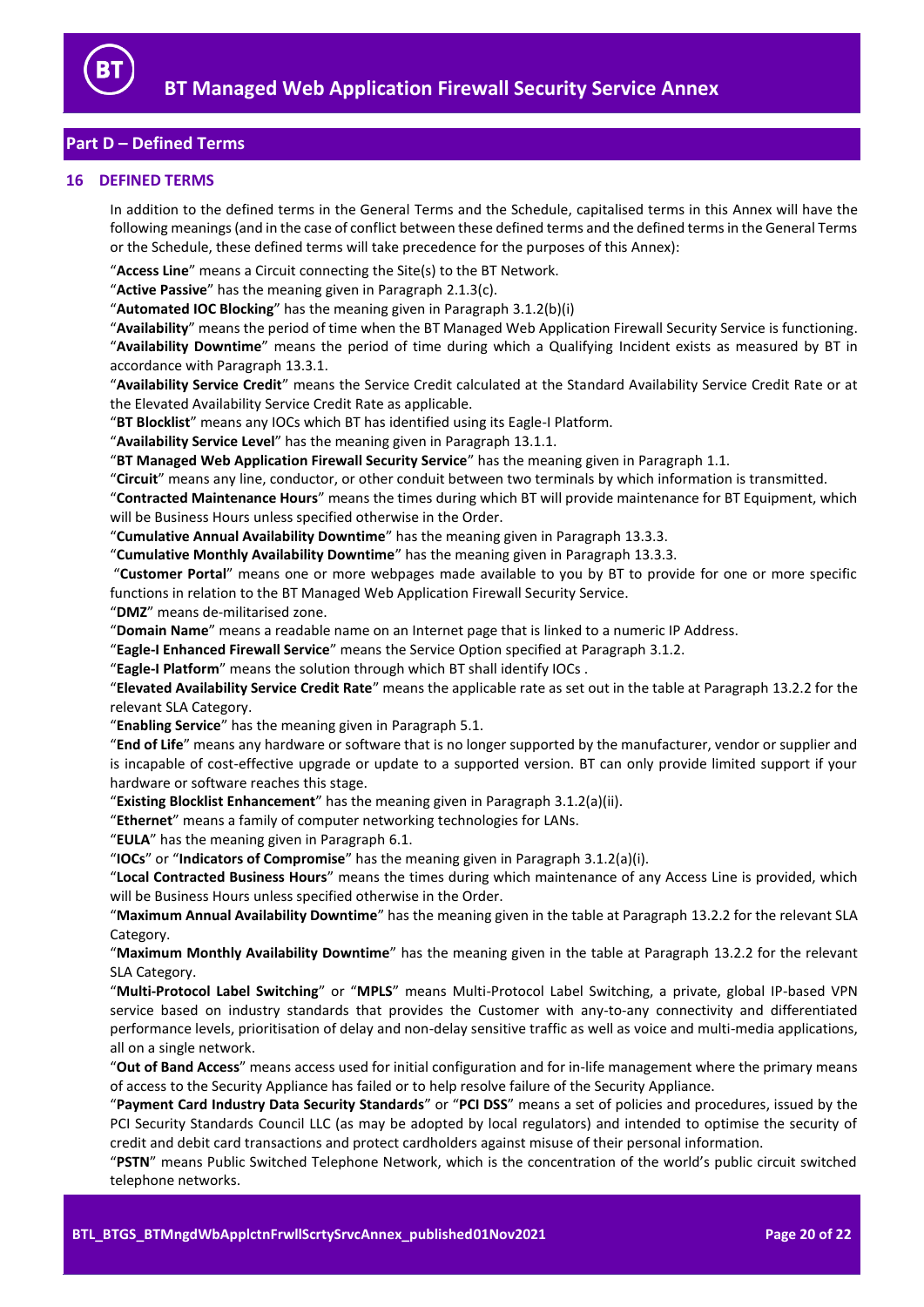

"**Qualifying Incident**" means a Severity 1 Level Incident, except where any of the following events have occurred:

- (a) the BT Managed Web Application Firewall Security Service has been modified or altered in any way by you, or by BT in accordance with your instructions;
- (b) Maintenance;
- (c) you have performed any network configurations that BT did not approve;
- (d) an Incident has been reported and BT cannot confirm that an Incident exists after performing tests;
- (e) you requested BT to test the BT Managed Web Application Firewall Security Service at a time when no Incident has been detected or reported; or
- (f) the Incident has arisen as a result of you changing your CSP.

"**Regional Internet Registry**" means an organization that manages the allocation and registration of Internet number resources within a particular region of the world. Internet number resources include IP Addresses and autonomous system (AS) numbers.

"**Resiliency Restoration Service Credit**" means one per cent of the total monthly Recurring Charges for the Resilient Service up to a maximum amount equal to 100 per cent of the monthly Recurring Charges.

"**Resiliency Restoration Service Level**" has the meaning given in Paragraph [14.1.](#page-18-5)

"**Resilient Component**" means, with respect to a Resilient Service, any of the Access Lines, BT Equipment or Customer Equipment.

"**Resilient Service**" means a BT Managed Web Application Firewall Security Service or part of a BT Managed Web Application Firewall Security Service, as set out in the Order that is designed to have high availability and without single points of failure, such that if one component fails the BT Managed Web Application Firewall Security Service is still available.

"**Schedule**" means the BT Managed Security Service Schedule to the General Terms.

"**Security Appliance**" means the BT Equipment used to apply the CSP.

"**Security Incident**" means a single unwanted or unexpected security event, or series of events, consisting of the actual or potential (attempt underway) exploitation of an existing vulnerability, and that has a significant probability of compromising business operations and threatening information security.

"**Service Credit**" means each of the Availability Service Credit and the Resiliency Restoration Service Credit.

"**Service Credit Interval**" means as set out in the table at Paragraph [13.2.2](#page-17-2) for the relevant SLA Category.

"**Service Level**" means each of the Availability Service Level and the Resiliency Restoration Service Level.

"**Service Management Boundary**" has the meaning given in Paragraph [4.1.](#page-2-6)

"**Service Options**" has the meaning given in Paragraph [3.1.](#page-2-7)

"**Severity Level 1 Incident**" means an Incident that cannot be circumvented and that constitutes a complete loss of service at the Site or Circuit and in respect of a Resilient Service, excluding any loss of service of a Resilient Component where you still have access to the BT Managed Web Application Firewall Security Service through the other back-up Resilient Component.

"**Site Planning Guide**" means a guide provided by BT to you detailing the hardware specification, including environmental, physical and electrical details of any BT Equipment provided to you with the BT Managed Web Application Firewall Security Service.

"**SLA Category**" means the category, as set out in the Order which, in accordance with the table set out at Paragraph [13.2.2,](#page-17-2) specifies the following in relation to the BT Managed Web Application Firewall Security Service, Site or Circuit:

- (a) Availability Annual Target;
- (b) Maximum Annual Availability Downtime;
- (c) Maximum Monthly Availability Downtime;
- (d) Standard Availability Service Credit Rate;
- (e) Elevated Availability Service Credit Rate; and
- (f) Service Credit Interval.

"**SSL**" means secure sockets layer.

"**SSL Encrypted Traffic**" means encrypted traffic transferred via the following protocols that BT will support for SSL/TLS Inspection:

- (a) HTTPS;
- (b) SMTPS;
- (c) POP3S;
- (d) IMPAS; and
- (e) FTPS.